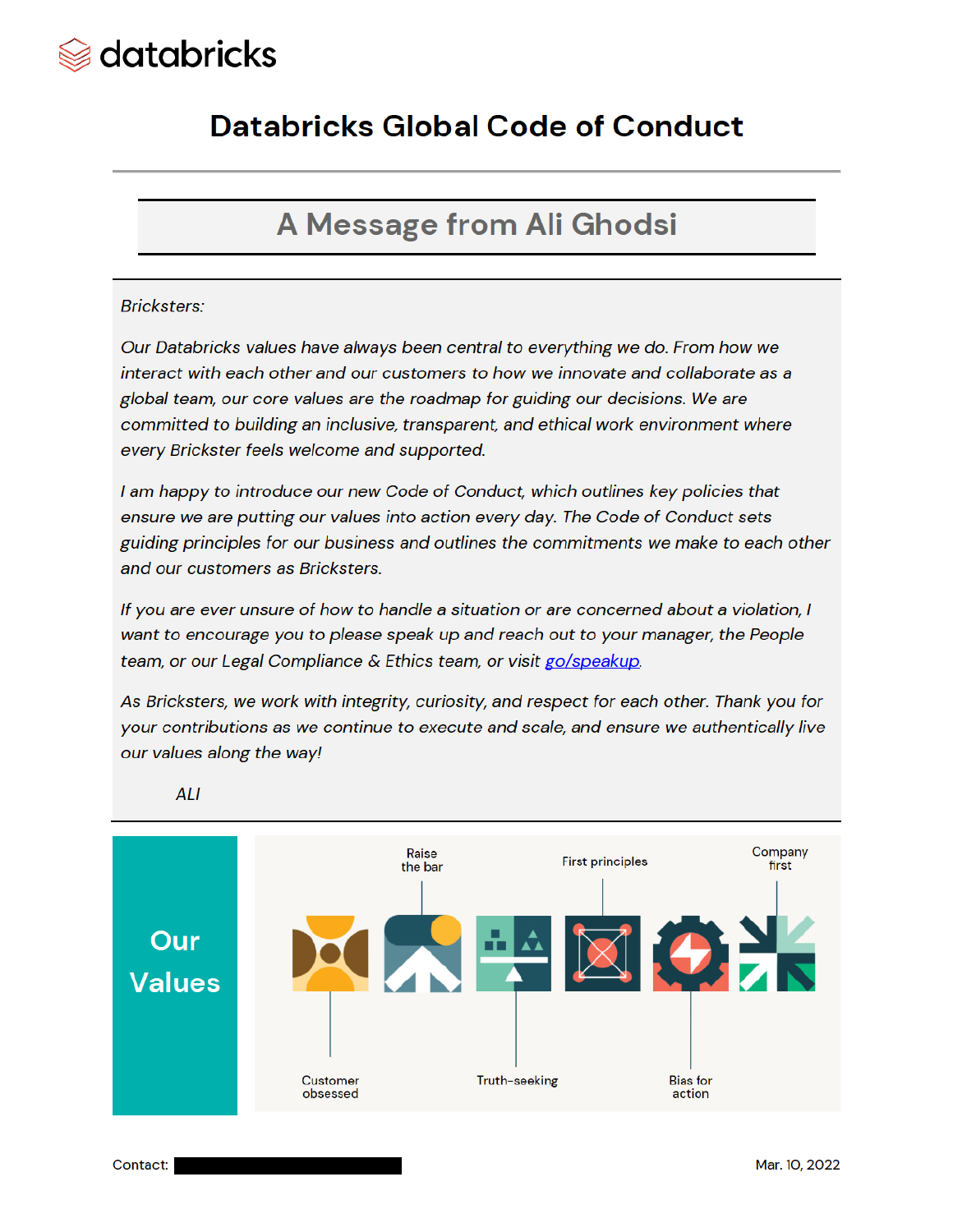## **Contents**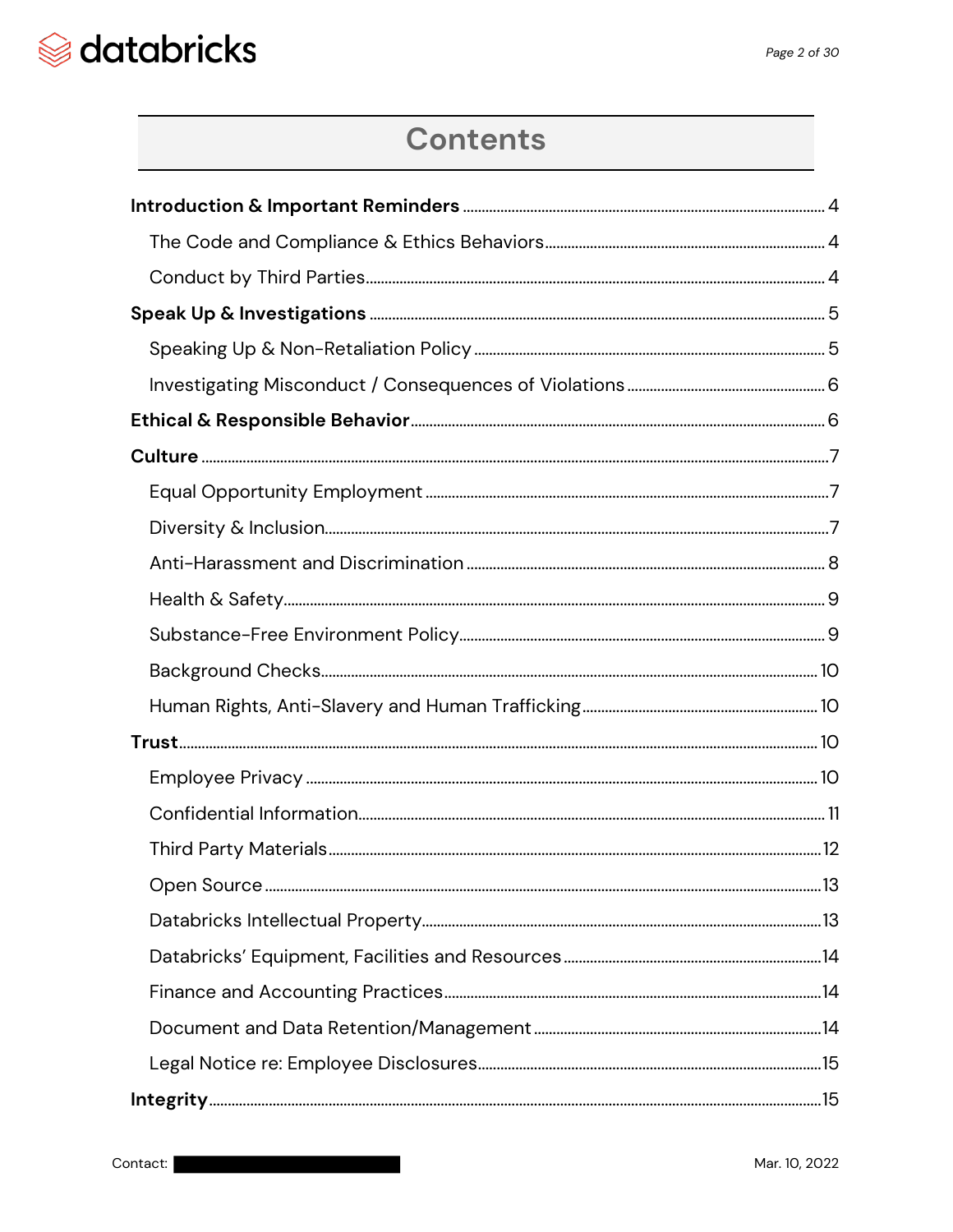| Gifts, Expenditures and Gratuities to Government Officials: |  |
|-------------------------------------------------------------|--|
|                                                             |  |
|                                                             |  |
|                                                             |  |
|                                                             |  |
|                                                             |  |
|                                                             |  |
|                                                             |  |
|                                                             |  |
|                                                             |  |
|                                                             |  |
|                                                             |  |
|                                                             |  |
|                                                             |  |
|                                                             |  |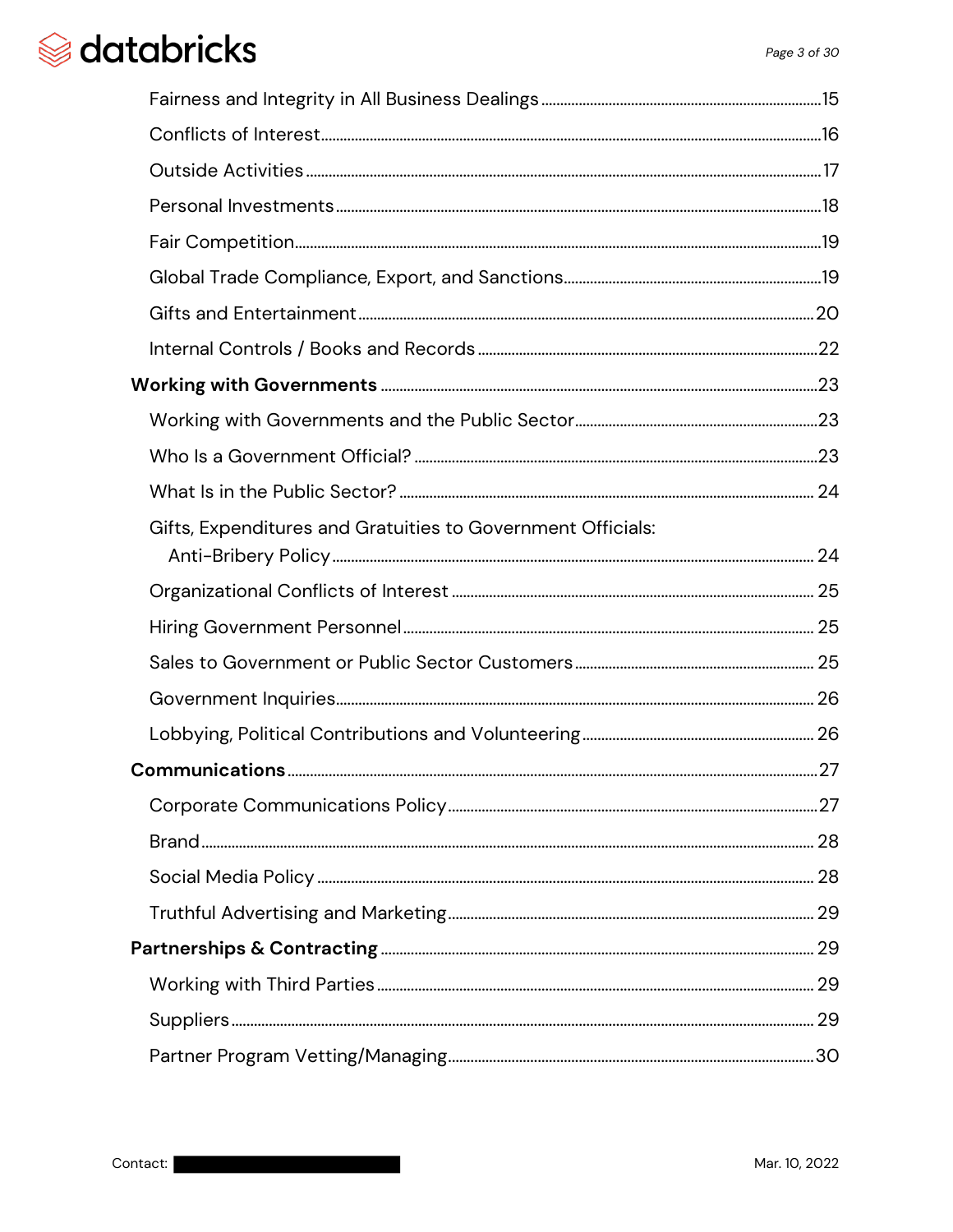Compliance & Ethics

# databricks

# **Introduction & Important Reminders**

Our company's continued growth and success depend on everyone in the Databricks community acting responsibly and ethically every day. Behavior that breaks the law or appears improper  $-$  even if unintentional  $-$  could have serious financial or reputational consequences that could derail this exciting journey we are all on together.

## The Code and Compliance & Ethics Behaviors

This Code of Conduct (the "Code") is the foundation of our legal Compliance & Ethics program. It defines what Databricks Inc. and its subsidiaries (collectively "Databricks" or the datak "Company"), expect from all employees, directors, officers, and board members ("You"). In short, we expect everyone to model responsible,

ethical conduct, and specifically to:

|                                     | <b>Sample Behaviors</b>                                                                                                                                                                         |  |  |
|-------------------------------------|-------------------------------------------------------------------------------------------------------------------------------------------------------------------------------------------------|--|--|
| <b>Play by</b><br>the Rules         | Abide by our <b>policies</b> , complete required <b>trainings</b> , and<br>۰<br>model our values every day in internal customer, and<br>business partner relationships<br>Remember: Go/policies |  |  |
| <b>Act with</b><br><b>Integrity</b> | Know and follow the Code, conduct business ethically,<br>letting our product speak for itself, and <b>model</b> our<br>values to customers and partners<br>Remember: Go/ethics                  |  |  |
| <b>Speak Up</b>                     | Feel comfortable using our <b>Speak Up</b> program $-$ a<br>simple way to report misconduct $-$ and know we<br>prohibit retaliation for making good-faith reports                               |  |  |
|                                     | Remember: Go/speakup                                                                                                                                                                            |  |  |

## **Conduct by Third Parties**

Databricks also expects partners, contractors, consultants, and others who may perform work or services for Databricks to follow the Code to the full extent it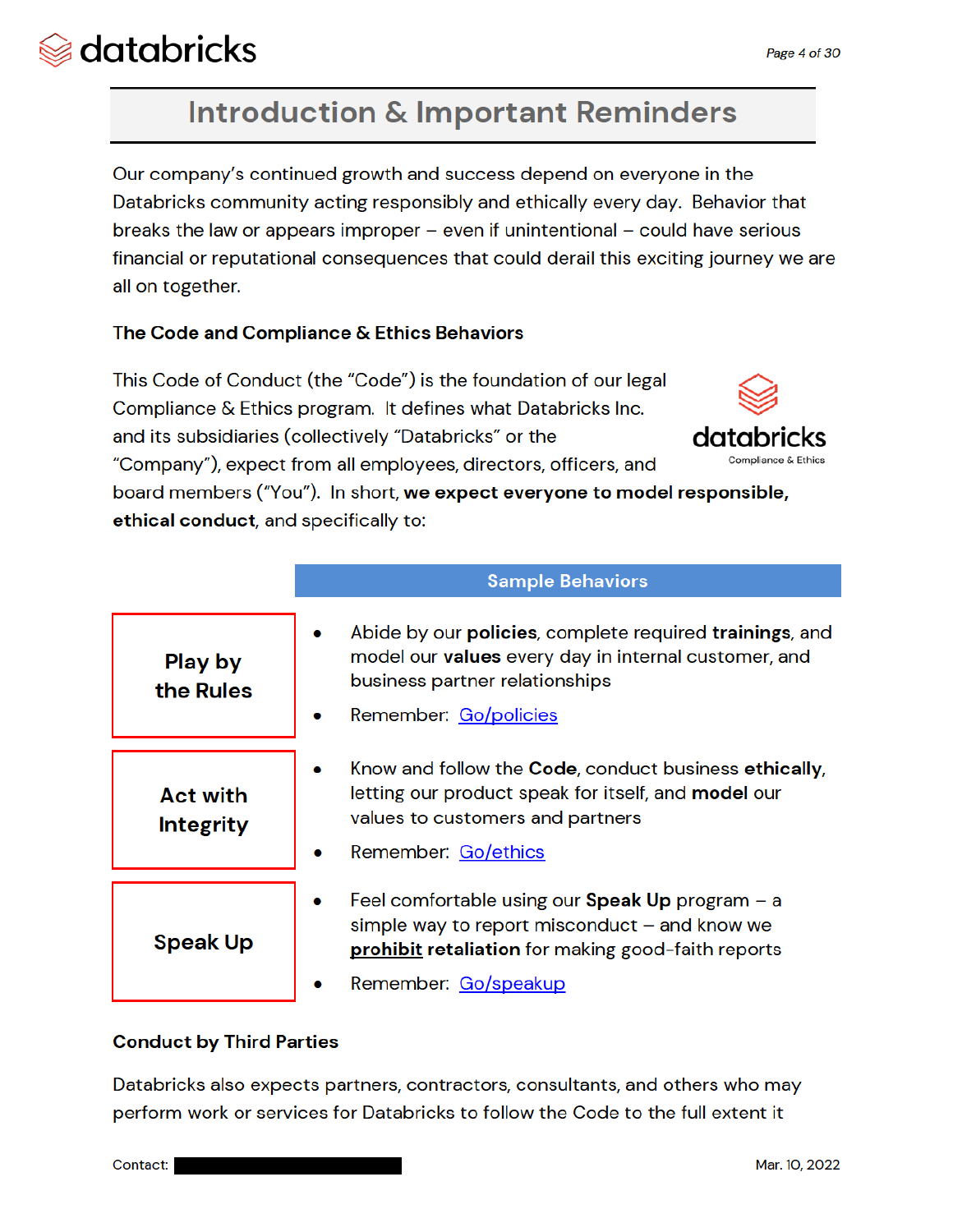applies to their work with and on behalf of Databricks. We rely on everyone who manages these parties to communicate our expectations and have a zero-tolerance policy for unethical behavior. If You are concerned about any activity that violates this Code, including by a third party, You must Speak Up and raise those concerns.

Managers play a critical role in upholding Databricks' values and Code. Managers must lead by example, authentically live our values, hold themselves to the highest standards, and create an environment where others feel comfortable asking questions and raising issues. If someone on Your team raises an issue or asks a question, You as a manager must ensure the matter is handled correctly, including escalating appropriately through the relevant channels, which might include Legal Compliance & Ethics ("LC&E"), People, Finance or the Databricks' Speak Up line.

Several of the below areas are supported, or may be supported in the future, by other internal Databricks policies that provide more information. In addition to the links below, current versions are available at go/policies. If You ever have a question whether a policy applies or how to interpret it, or **if You have questions about anything in this Code, seek help: contact Legal Compliance & Ethics** ( ) **or Your People team representative**.

# **Speak Up & Investigations**

## **Speaking Up & Non-Retaliation Policy**

When it comes to identifying misconduct, You, our employees, are our best asset, and we expect You to stay vigilant. To that end, You must report suspected or actual violations of laws, rules, regulations, or this Code immediately

Speak Up!

upon learning of the issue. Throughout the Code, there are suggestions where to escalate certain matters, but You may always contact People (

) or LC&E ( ) for assistance. Relatedly,

if You have any questions about this Code or any referenced policy, including if You are unsure whether a violation has occurred, contact LC&E or People.

Databricks will not tolerate retaliation against anyone who reports a good-faith concern of a violation or suspected violation, or against anyone who assists in an investigation of a reported violation. Please immediately report to People or LC&E any acts that appear to be retaliatory.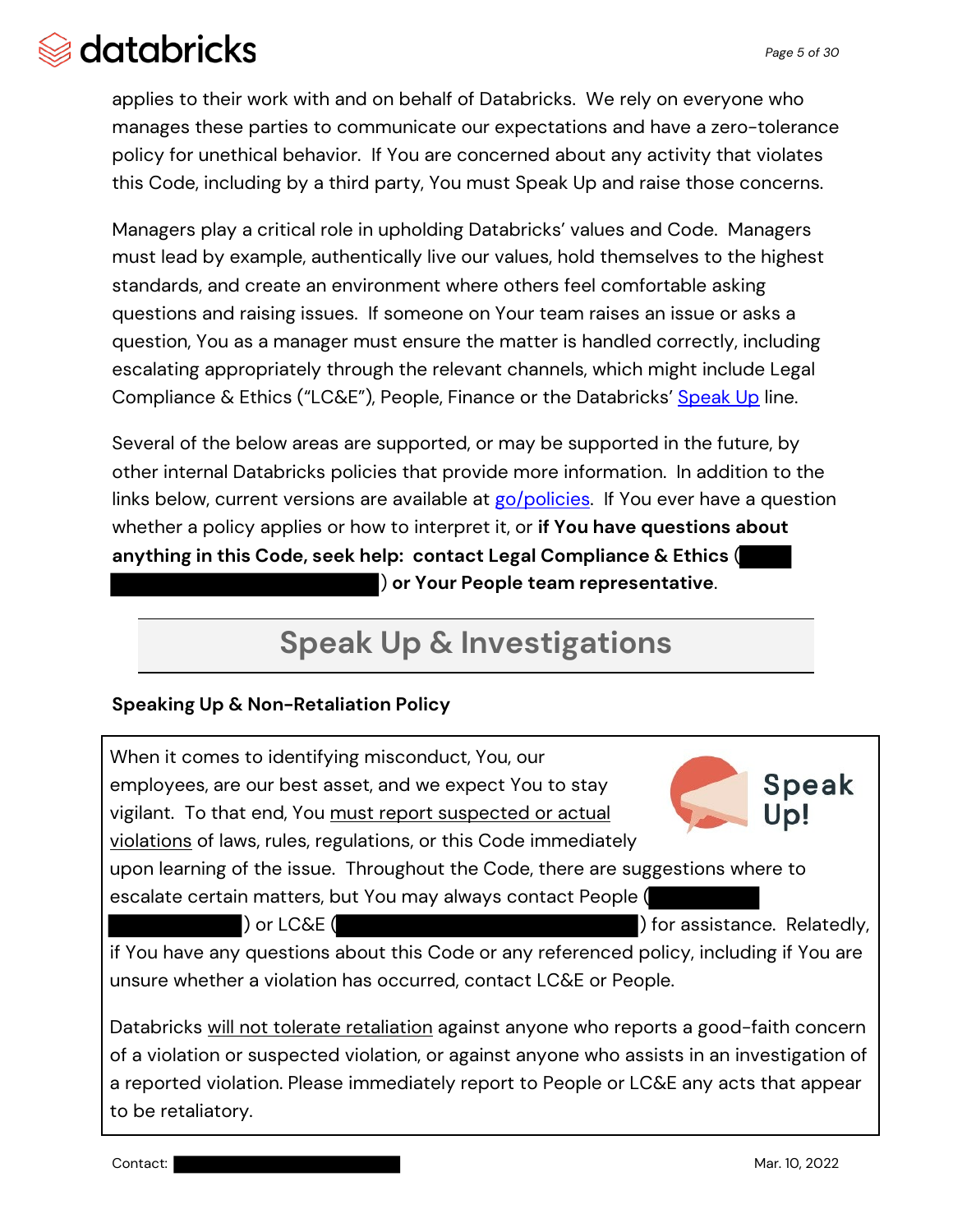Important: If You prefer to remain anonymous, You can report concerns anonymously to Databricks' Speak Up line, except where anonymous reporting might be restricted by local law. Especially if You choose to report anonymously, please provide as much detail as possible about the concern so that Databricks can properly investigate.

#### **Investigating Misconduct / Consequences of Violations**

A violation of this Code  $-$  or the law  $-$  is serious. Databricks will thoroughly and fairly investigate all good-faith reports. If asked, You are expected to cooperate fully with our investigations. Any information You provide will be kept confidential to the extent possible. If You have questions about our investigation procedures, including what you can expect in an investigation, check our go/ethics site for more information/FAQs.

Anyone found to have violated the Code will be subject to appropriate disciplinary action, which can range from additional training and coaching up to and including termination of employment.

## **Ethical & Responsible Behavior**

Our Code is divided into the following sections, which describe the various behaviors we expect You (and our third parties, as relevant) to own:

Building and maintaining a fair, safe, and inclusive **Culture** at Databricks

The mutual Trust needed among Databricks, our employees, customers, and others when it comes to handling information, data, and assets

The **Integrity** required in business dealings to avoid legal, financial, and reputational harm

Some special rules for Working with the Government

Ensuring **Communications** about Databricks are appropriate and properly vetted

What we expect of Databricks third parties, including Partners and suppliers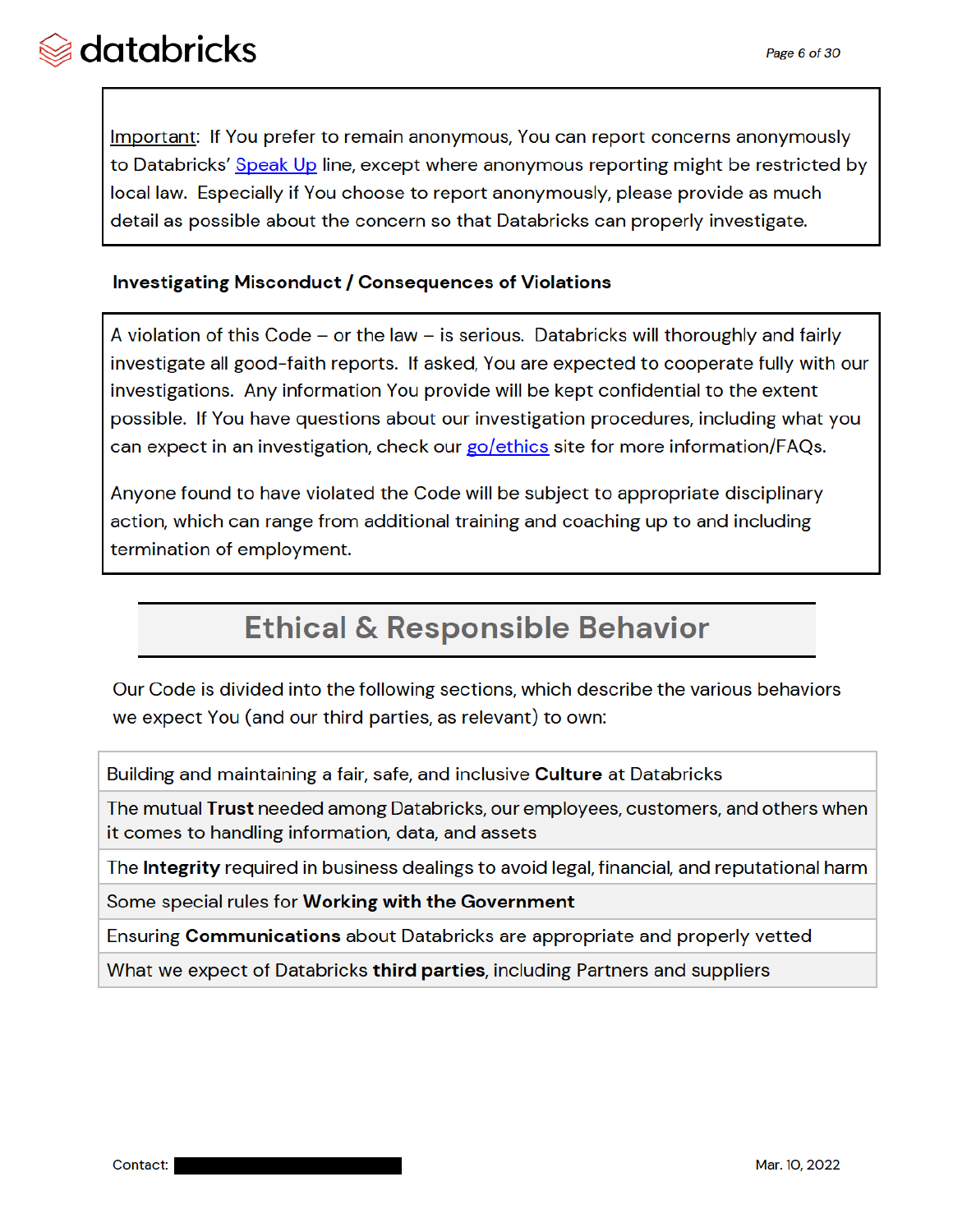

## **Culture**

### **Equal Opportunity Employment**

Databricks is an equal opportunity employer. We do not discriminate on the basis of race, religious creed (including religious dress and grooming practices), color, sex or gender (which includes pregnancy, childbirth, or related medical conditions), gender identity, gender expression, age, national origin, ancestry, citizenship, political activity or affiliation, sexual orientation, physical or mental disability (including AIDS and HIV status), medical condition (including cancer, genetic characteristics and as otherwise defined under applicable law), veteran or military status, marital status, taking or requesting statutorily protected leave, or any other basis protected by federal, state or local law. All such discrimination is unlawful.

In addition, Databricks prohibits the harassment of any individual on any of the bases listed above or any other characteristics protected by law. This policy applies to all employment decisions and conditions of employment, including hiring, placement, promotion, performance review, training, transfer, facilities, compensation, benefits, programs, and terminations. Consult our Discrimination, Harassment & Retaliation Prevention Policy for more information.

#### **Diversity & Inclusion**

Databricks is committed to fostering, promoting, cultivating, and supporting a culture of diversity, equity, and inclusion. We recognize that the collective sum of the individual differences, life experiences, knowledge, inventiveness, innovation, selfexpression, unique capabilities, and talent that our employees invest in their work represents a significant part of our culture, reputation, and brand. We embrace and encourage our employees' differences in age, color, disability, ethnicity, family or marital status, gender identity or expression, language, national origin, physical and mental ability, political affiliation, race, religion, sexual orientation, socio-economic status, veteran status, and other characteristics that make our employees unique.

All employees at Databricks have a responsibility to always treat others with dignity and respect. All employees are expected to exhibit conduct that reflects inclusion during work, at work functions on or off the worksite, and at all other companysponsored and participative events. All employees are also required to complete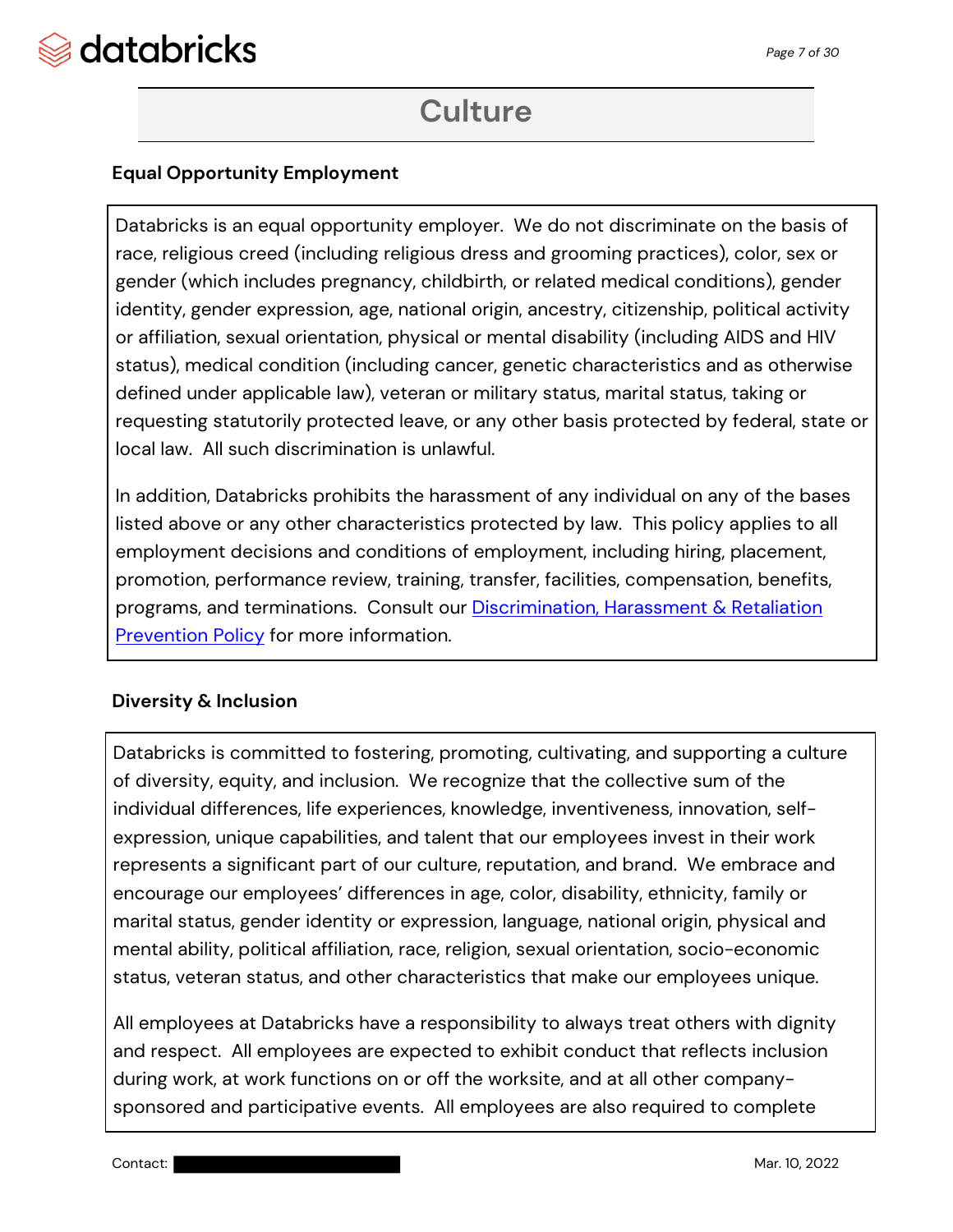unconscious bias training during employee onboarding.

Any employee found to have exhibited any inappropriate conduct or behavior against others may be subject to disciplinary action.

Employees who believe they have been subjected to any kind of discrimination that conflicts with the company's diversity policy and initiatives should seek assistance from a manager, senior manager, or member of the People team.

### **Anti-Harassment and Discrimination**

Databricks is committed to maintaining a respectful, non-retaliatory workplace environment that is free of harassment, intimidation, bias, and unlawful discrimination of any kind. Harassment and any conduct that may foster an intimidating, offensive, or hostile work environment, including unwelcome or unsolicited sexual advances, threats of physical harm, or violent behavior, or use of discriminatory slurs or inappropriate remarks or jokes, are strictly prohibited. Databricks has a zero-tolerance policy for violence and threatening behavior, including verbal or physical conduct or communications involving a legally protected category that are unwelcome or interfere with an employee's work performance.

This policy applies to all work-related settings and activities, whether inside or outside Databricks' offices, and includes business trips and work-related social events. All employees and contractors are responsible for abiding by and helping to enforce this policy by reporting any behavior they believe does or may violate this policy. Reports can be made to an employee's or contractor's manager, senior manager, a member of the People team, or the Chief People Officer. Any manager who receives a complaint of unlawful harassment must report it immediately to the People team. Employees and contractors will never be penalized for speaking up to report a possible violation of Databricks' policies or for cooperating with an investigation. On the other hand, knowingly making false or malicious reports will not be tolerated, and anyone filing such reports will be subject to appropriate disciplinary action up to and including termination. Consult our Discrimination, Harassment & Retaliation Prevention Policy and Health & Safety Policy for more information.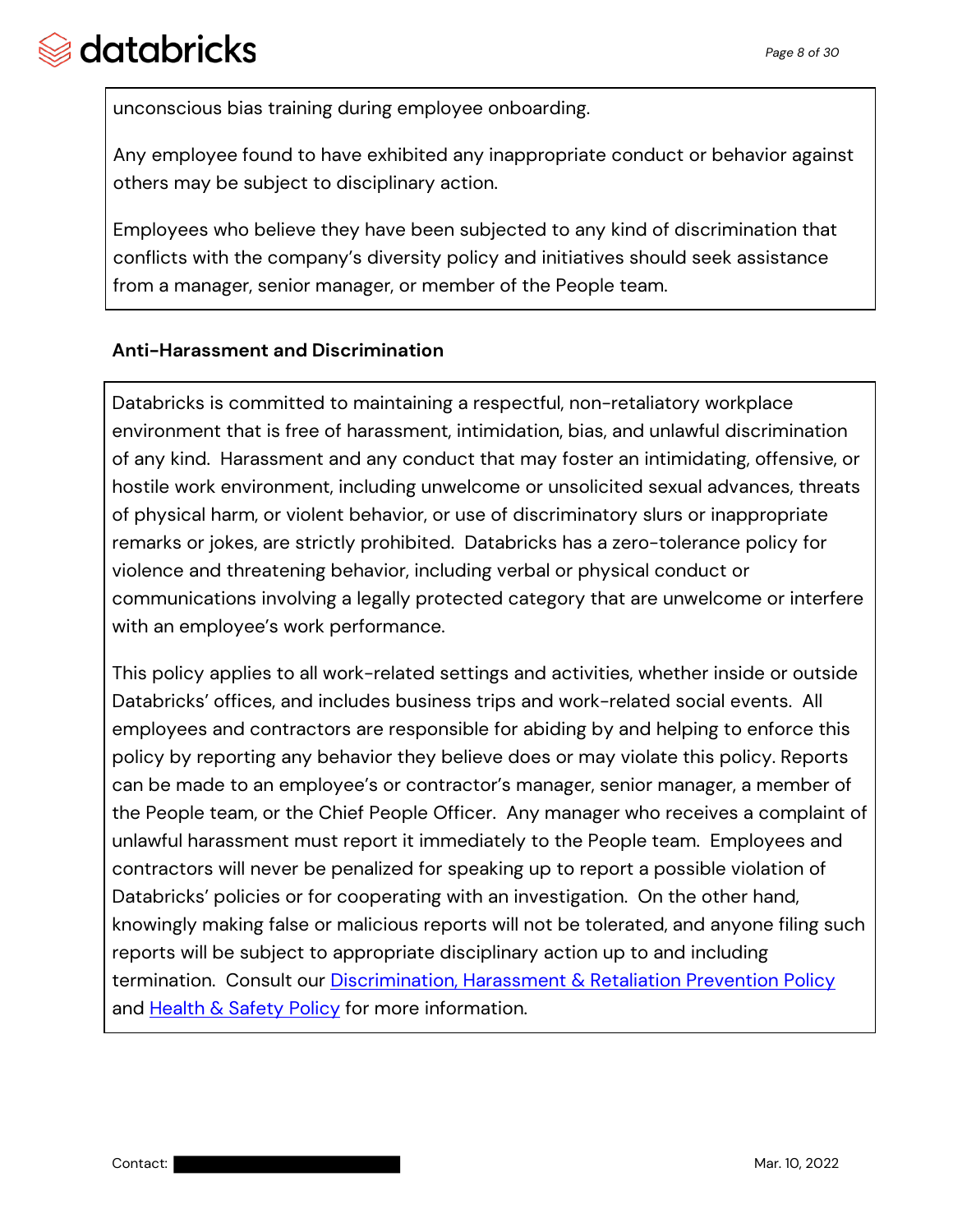

### **Health & Safety**

Databricks is committed to providing a healthy and safe work environment. Health and safety are shared responsibilities, and all employees, contractors, consultants and visitors must comply with health and safety laws and Databricks policies, and promptly report accidents, injuries, and unsafe equipment, practices, or conditions to our People ) or facilities ( ) teams.

Databricks does not tolerate threats, threatening behavior (including intimidation, bullying, physical or mental abuse, coercion, or stalking) or acts of or implied violence by anyone. Databricks also strictly prohibits employees, or any other person providing services to Databricks or located on the company's premises, from possessing weapons of any kind at the workplace.

Consult our Health & Safety Policy for more information.

#### **Substance-Free Environment Policy**

Employees are prohibited from possessing, using, or being under the influence of alcohol or recreational drugs while on the job (with the exception of the use of alcohol at authorized company events as noted below). Distribution, dispensation, manufacture, possession, sale, purchase, or use of an illegal or recreational drug or controlled substance while engaged in Databricks business is also strictly prohibited.

Alcohol may be available in some Databricks offices, provided at company events, or purchased while entertaining customers or partners as representatives of the company. However, You are expected to use good judgment and not drink in a way that leads to impaired performance or inappropriate behavior, puts yourself or others in danger, or violates the law. Employees are strictly prohibited from driving a vehicle while on Databricks' business (including transporting other employees to and from an event) while under the influence of alcohol or any other substance that could result in illegal driving under the influence.

As a condition of employment, Databricks employees must abide by the terms of the **Illegal Drugs & Controlled Substances Policy.**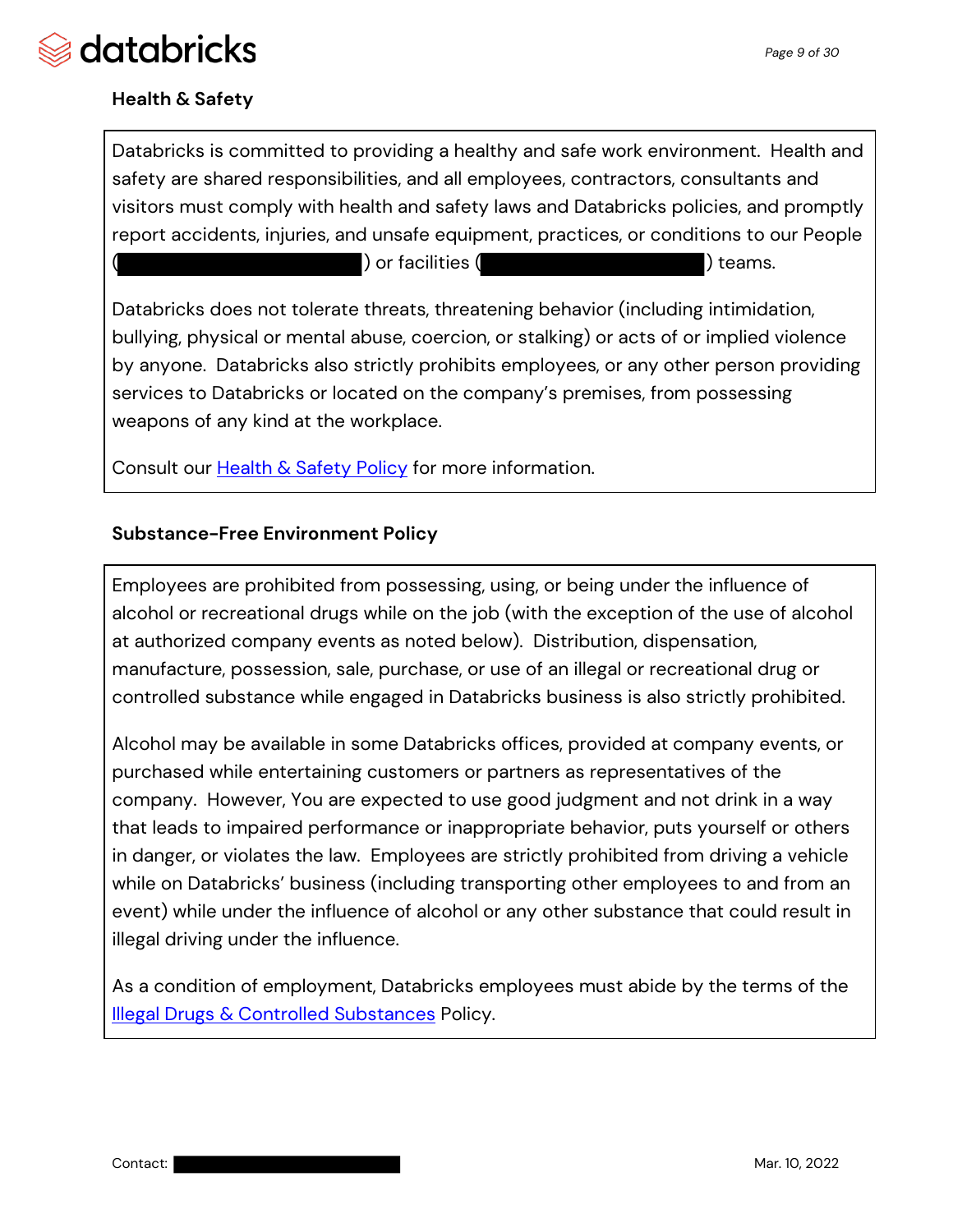

### **Background Checks**

Databricks is proud to have a highly skilled and professional workforce that provides first class solutions for our customers. To ensure Databricks continues to hire and retain the best talent, stays consistent with industry best practices, and ensures compliance with commitments to our customers, Databricks requires all employees and specific categories of contractors to undergo a background check. Databricks complies with all applicable laws relating to background checks, including any prohibitions or restrictions on certain types of background checks in the countries where we operate. Consult our **Background Check Policy** for more information.

#### **Human Rights, Anti-Slavery and Human Trafficking**

Databricks supports and respects the protection of internationally recognized human rights and labor standards. We are committed to upholding the fundamental human rights of our fellow employees, and other individuals in our global network, and we expect the same of our partners, vendors and others who provide services on behalf of Databricks. We don't engage in and do not condone child labor, forced, bonded, or indentured labor, involuntary prison labor, slavery, trafficking of persons, commercial sex acts, or physical punishment – and we comply with all U.S. and non-U.S. laws covering these topics. We pay applicable legal wages under humane conditions and expect our partners and vendors to do the same.

Consult our **Anti-Slavery & Human Trafficking Policy** for more information.

## **Trust**

#### **Employee Privacy**

Data and information are powerful tools, and Databricks is committed to protecting them, especially when they include personal information about our employees. We will always endeavor to collect only personal information relevant to the employment relationship and our business activities, use any such information only in an appropriate way, consistent with legitimate business needs and legal requirements, and maintain reasonable safeguards to protect Your personal information. Consult our Global Privacy Notice for Personnel for more information.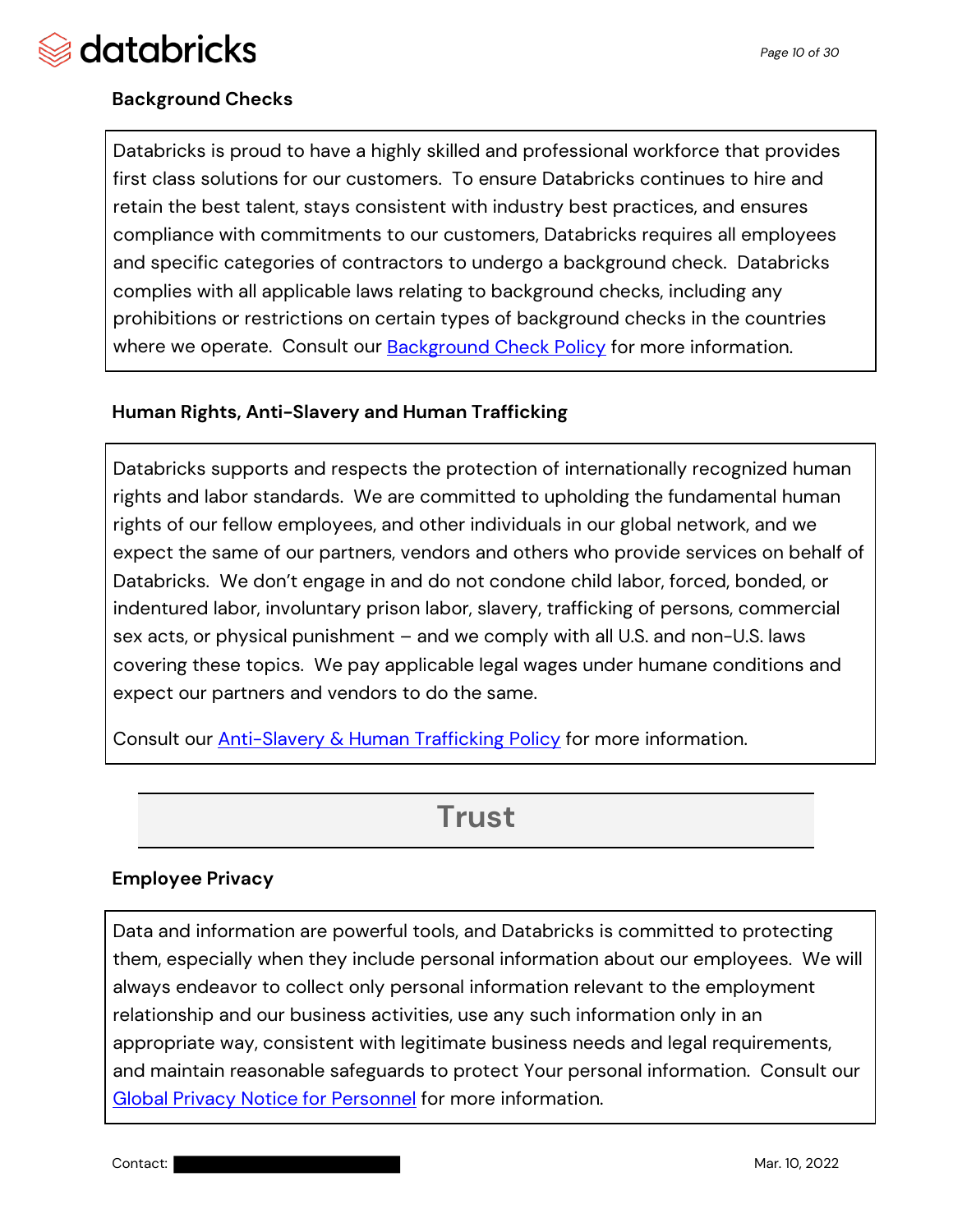### **Confidential Information**

It is critical that we protect all confidential and proprietary information of and about Databricks, as this information is one of our most valuable assets. We must also protect confidential information that other parties have shared with us, including any that we receive from our customers. Even if information is not marked "confidential," any material whose contents are confidential in nature must be treated as confidential.

Confidential information refers to non-public information. Here are some examples:

- Financial information and projections, such as sales bookings or sales pipelines;
- Source code and technical information;
- Product plans and roadmaps;
- Business strategies such as plans for an acquisition, financing transactions or management changes;
- Personal information of or about individuals, including other employees; and
- Non-public information of or about customers, partners, investors or other third parties.

#### *Databricks Confidential Information*

In Your work at Databricks, You will be exposed to and learn confidential information about the company. As a rule, Databricks' confidential information should not be disclosed externally without a Non-Disclosure Agreement (NDA) in place. This means You should not share Databricks' confidential information with any outsiders, including Your family or friends, or take any action, including trading, based on Databricks nonpublic information in violation of our **Insider Trading Policy**.

You must also limit sharing of Databricks' confidential information internally. Confidential information should only be shared with others at Databricks who have a need to know the information to perform their job. For more information about handling Databricks' confidential information and data classification standards, please see Databricks' Security, Privacy and Data Protection Policies.

### *Third-Party Confidential Information*

Databricks (and You) may also be entrusted with confidential information of third parties: from customers, prospects, partners, investors, or job applicants. This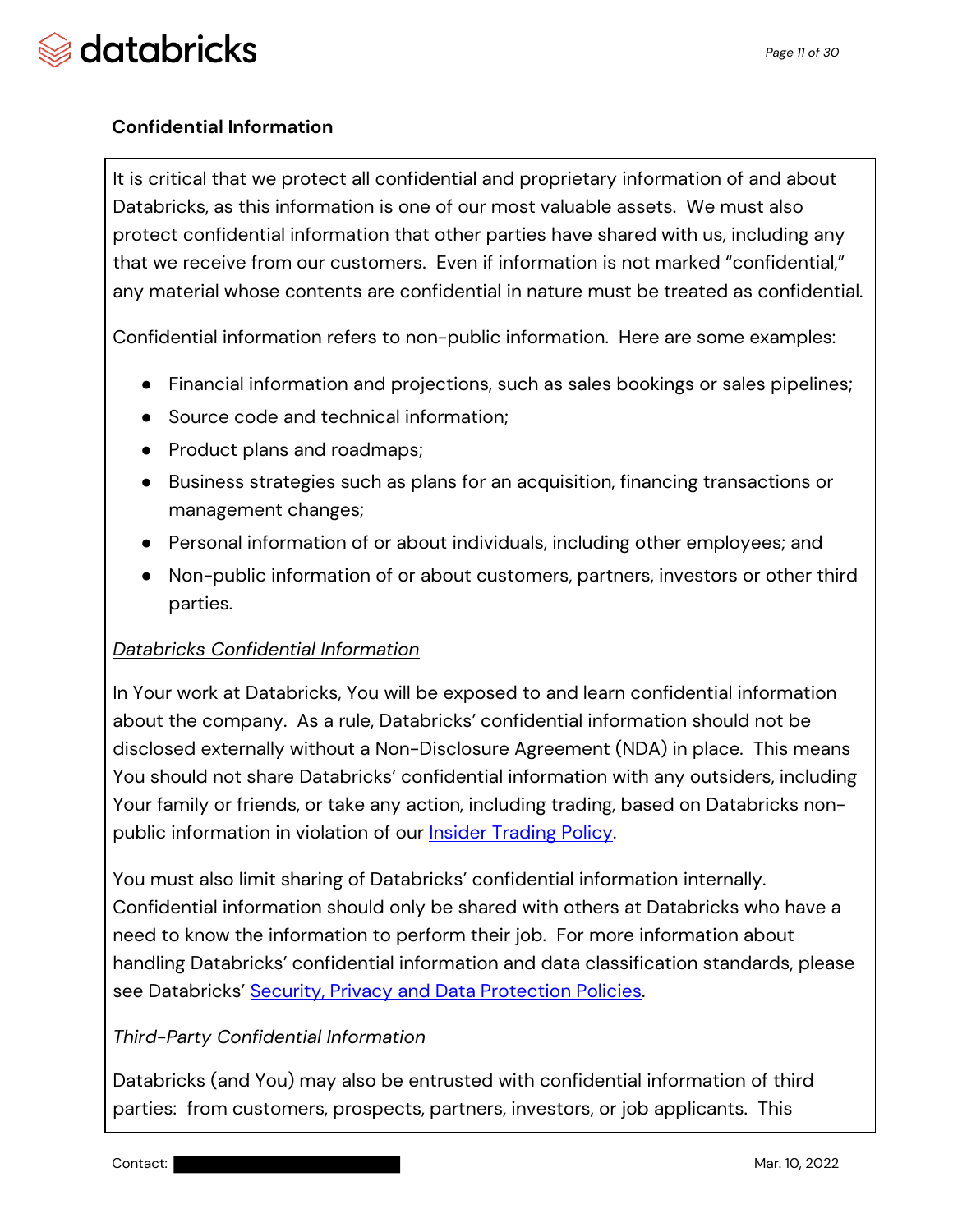information must also be handled carefully and appropriately.

When You do have permission to use another party's confidential information, make sure to:

- Comply with any contractual obligations like those in an NDA or other confidentiality obligations, which may include return or destruction obligations;
- Use the information only for its intended purpose;
- If sharing internally within Databricks, only share the information with others who need to know it to perform their job;
- Transmit the information securely;
- Never trade in the stock of any company based on non-public information You learn about that company; this is a violation of this Code of Conduct, our *Insider* Trading Policy, and the law; and
- Always follow Databricks' Security, Privacy and Data Protection Policies.

You may only take, accept, or use third-party confidential information if You have official permission. Casual acceptance or use of confidential information creates risk that Databricks will be accused of misusing it (see the Fair Competition section below).

If You have or receive confidential information that You should not have, do not use it, access it, or delete it, and immediately contact Legal (

#### **Third Party Materials**

The successful operation of our business requires many interactions with third parties, usually entities providing a product or service we need in order to provide Databricks services. However, unsanctioned software or services may present a significant risk to Databricks. All third-party software, services, or products require a security assessment to verify that they meet our security requirements, as set forth in our Security, Privacy and Data Protection Policies and in appropriate licensing or subscription documentation. Our Procurement team ( can help ensure these processes are followed and requirements are satisfied.

Where Databricks does utilize third-party materials, it is also important that we respect the third party's intellectual property, including rights protected by copyright, trade secret, patent, or other intellectual property or similar laws or regulations.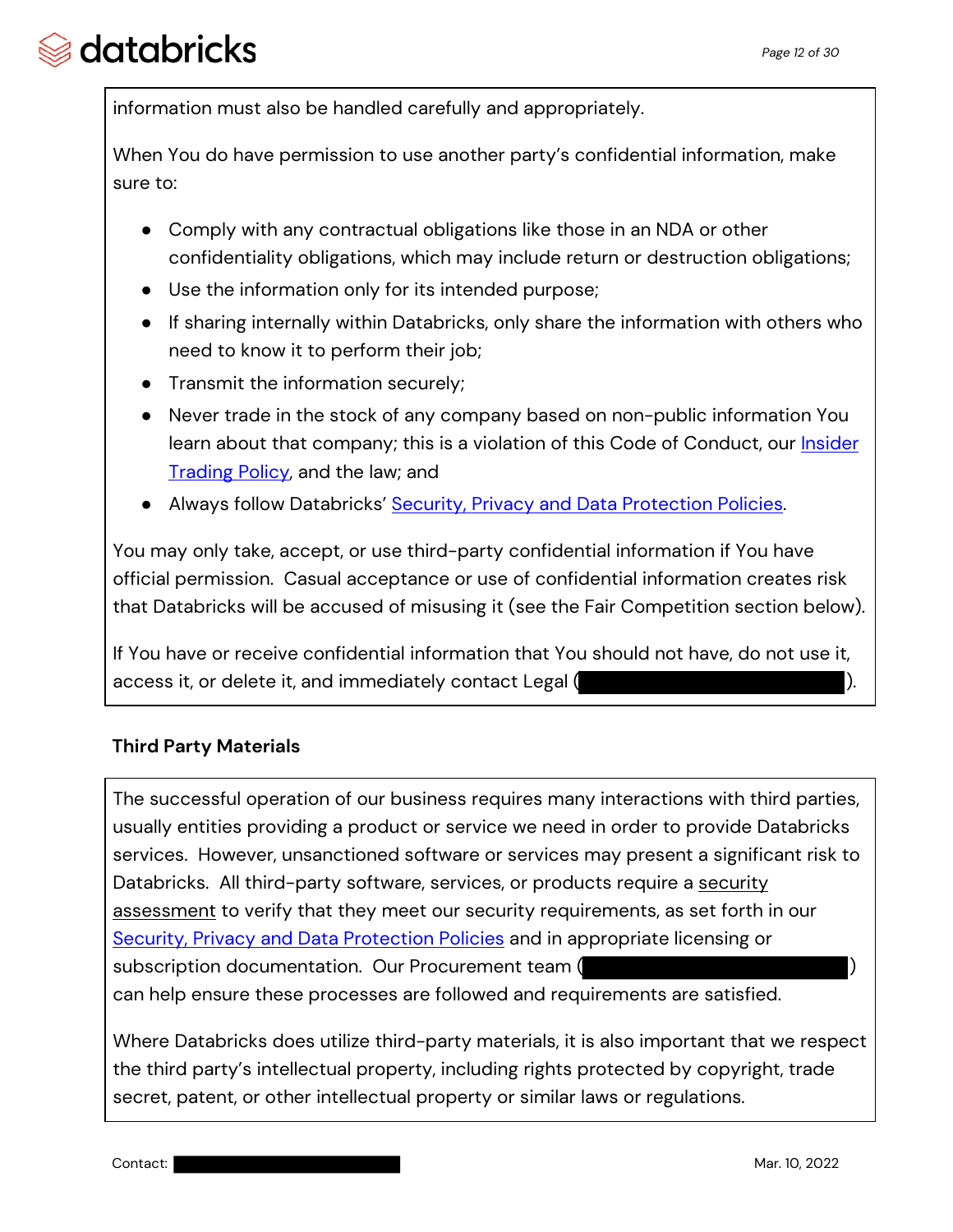Unauthorized use or copying of third-party materials could expose Databricks or You to civil and criminal liability. For more information, please see the Acceptable Use Policy in Databricks' Security, Privacy and Data Protection Policies.

### **Open Source**

At Databricks, we believe in open source. Consistent with Databricks' policy of respecting the valid intellectual property rights of others, Databricks complies with the license requirements under open-source software licenses. You should always follow the Open Source Policy, located in our Security, Privacy and Data Protection Policies. If You have any questions about open source, consult with Legal ( ).

#### **Databricks Intellectual Property**

Intellectual property is Databricks' most valuable corporate asset, and everyone on the team contributes to creating, marketing, and protecting it. Intellectual property includes many things, such as: patents, trademarks, copyrights, trade secrets, source and object code, marketing plans, training materials, know-how, and other confidential and proprietary information. It is of the utmost importance that we protect Databricks' intellectual property and the competitive advantage it provides. Unauthorized use can lead to the loss of value and could be devastating to the business.

Your employment agreement with Databricks has important intellectual property ownership and assignment provisions in it - please make sure to review it if You have questions. When You create new intellectual property in the course of Your employment with Databricks or using Databricks' resources, please immediately notify Your manager so that the Company can make a determination as to whether to seek formal protections.

Any third-party use of Databricks' intellectual property, including Databricks' trademarks and logos, must be approved in advance by Marketing or Legal.

You should report any misuse or suspected misuse of any Databricks' intellectual property immediately to Legal ( ). Likewise, Databricks expects You to respect the intellectual property of others. Inappropriate or unauthorized use of another party's intellectual property may expose You or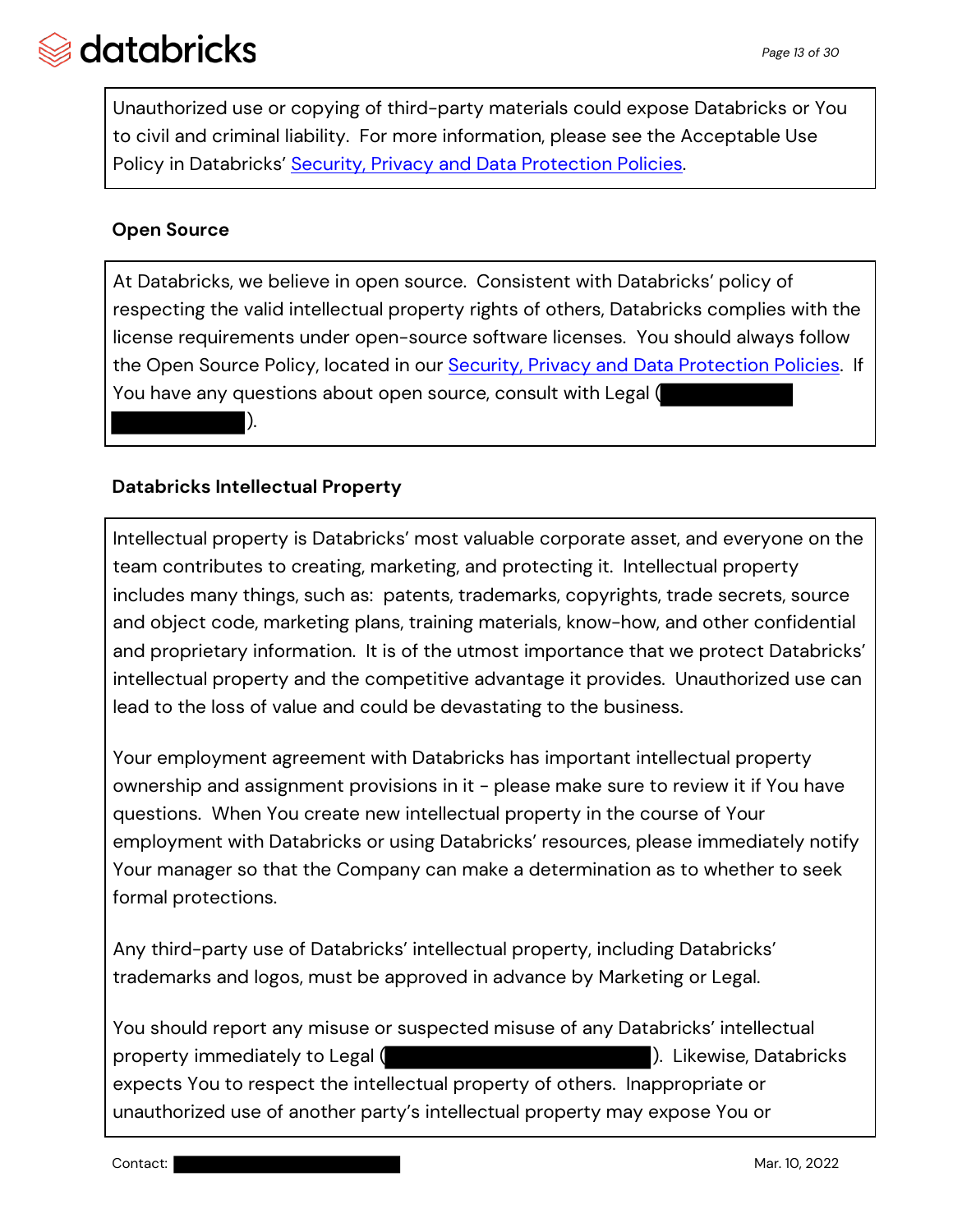Databricks to civil or criminal liability. Please consult with Legal before accepting or using proprietary information from others.

#### **Databricks' Equipment, Facilities and Resources**

Databricks provides equipment, technology, systems, facilities, and other resources (collectively "Databricks Resources") to You so that You can perform Your work. Databricks Resources are the property of Databricks and, to the extent permitted by law, Databricks may monitor and access Databricks Resources, with or without Your knowledge or approval.

Databricks Resources should be used primarily for business purposes. However, minimal incidental personal use is permitted.

For more information about appropriate use of Databricks Resources please review the Acceptable Use Policy in **Databricks' Security, Privacy and Data Protection Policies**. If You have any questions or need to report misuse of any Databricks Resources, immediately contact Security ( ).

#### **Finance and Accounting Practices**

Databricks engages in finance and accounting-related practices consistent with generally accepted accounting principles and relevant obligations for our Company. You must support these practices and never seek to subvert or evade them, or to mislead or provide inaccurate information to any of our finance or accounting resources in the course of our accounting and review procedures. If You have questions at any time about relevant requirements, contact the Finance team.

### **Document and Data Retention/Management**

We may be required to retain certain business records for specific periods of time, and there are certain situations, such as in the context of litigation, investigations, or audits, where You may be asked to retain records. You are expected to comply with any guidance issued by our Legal, People, Security, or other teams in this regard.

In addition, for current guidance on appropriate data (personal/customer data) retention practices, consult the Data Retention Policy within our **Security, Privacy and**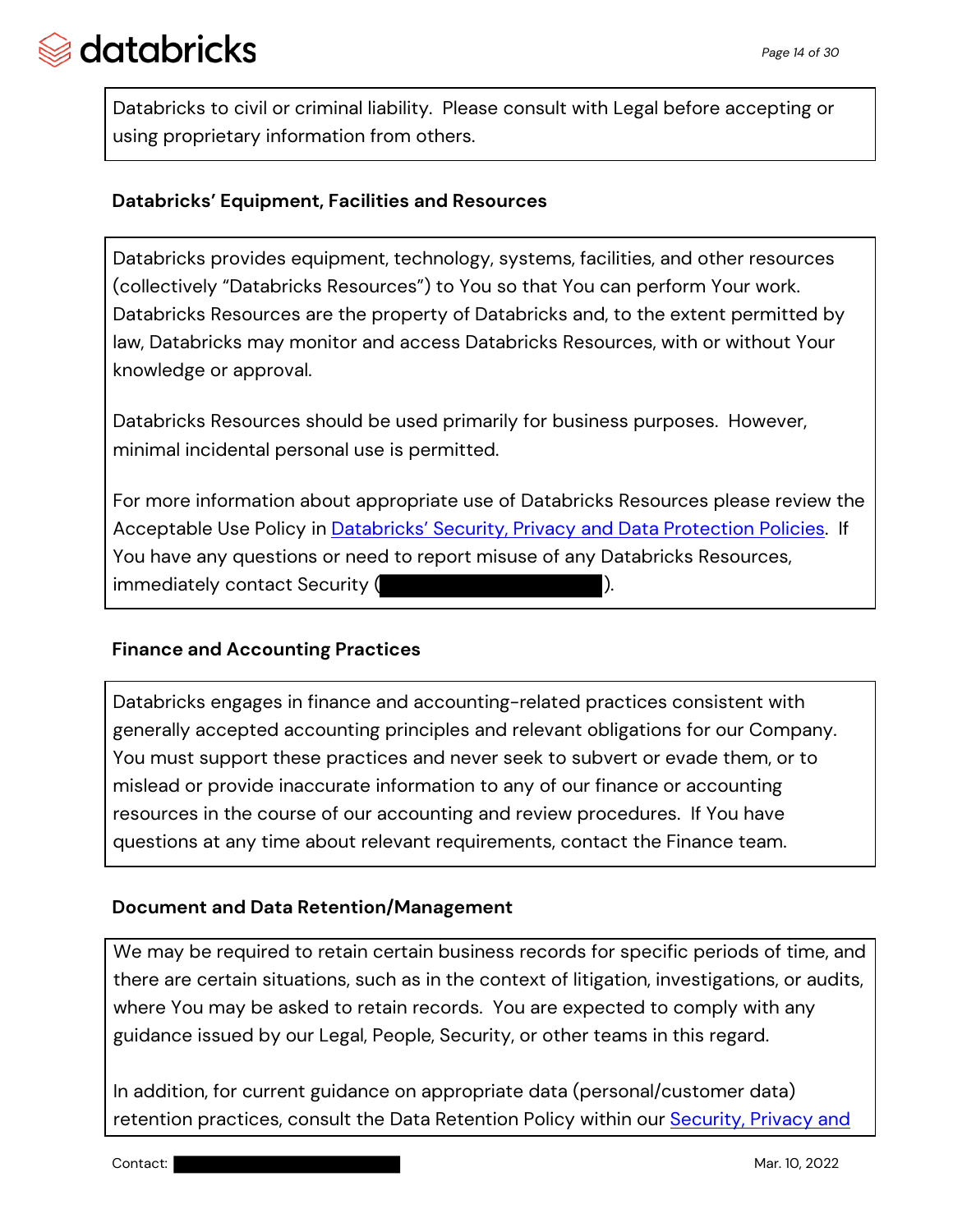

#### Data Protection Policies.

#### **Legal Notice re: Employee Disclosures**

Databricks wants to ensure You are aware that, notwithstanding this Code of Conduct or any other Databricks policy, You are not prohibited or limited from filing a charge or complaint with, or otherwise communicating with or participating in any investigation or proceeding conducted by, any federal, state, or local government agency or commission ("Government Agencies") and may do so without giving notice to or getting permission from Databricks (a "Government Communication"). You are also not prohibited from disclosing documents or other information pertaining to Databricks to Government Agencies in the course of a Government Communication. You should, however, take all reasonable precautions to prevent unauthorized use or disclosure of Databricks' confidential information to any party other than a Government Agency. You are also not permitted to disclose any material that is subject to Databricks' attorney-client privilege or that is attorney work product.

Furthermore, pursuant to 18 U.S.C. Section 1833(b), You will not be held criminally or civilly liable under any Federal or State trade secret law for the disclosure of a trade secret that: (1) is made in confidence to a Federal, State, or local government official, either directly or indirectly, or to an attorney, and solely for the purpose of reporting or investigating a suspected violation of law; or (2) is made in a complaint or other document filed in a lawsuit or other proceeding, if such filing is made under seal.

## **Integrity**

#### **Fairness and Integrity in All Business Dealings**

Databricks has a responsibility to our customers, investors, and the marketplace to behave transparently and fairly and follow the highest standards of ethical business conduct. Accordingly, we expect each and every Brickster to Act with Integrity at all times. It is a violation of this Code to engage in unethical business conduct, including any behavior that could affect Your ability to be fair and impartial, such as:

• Accepting a bribe, kickback, or improper gift or rebate from a vendor/supplier;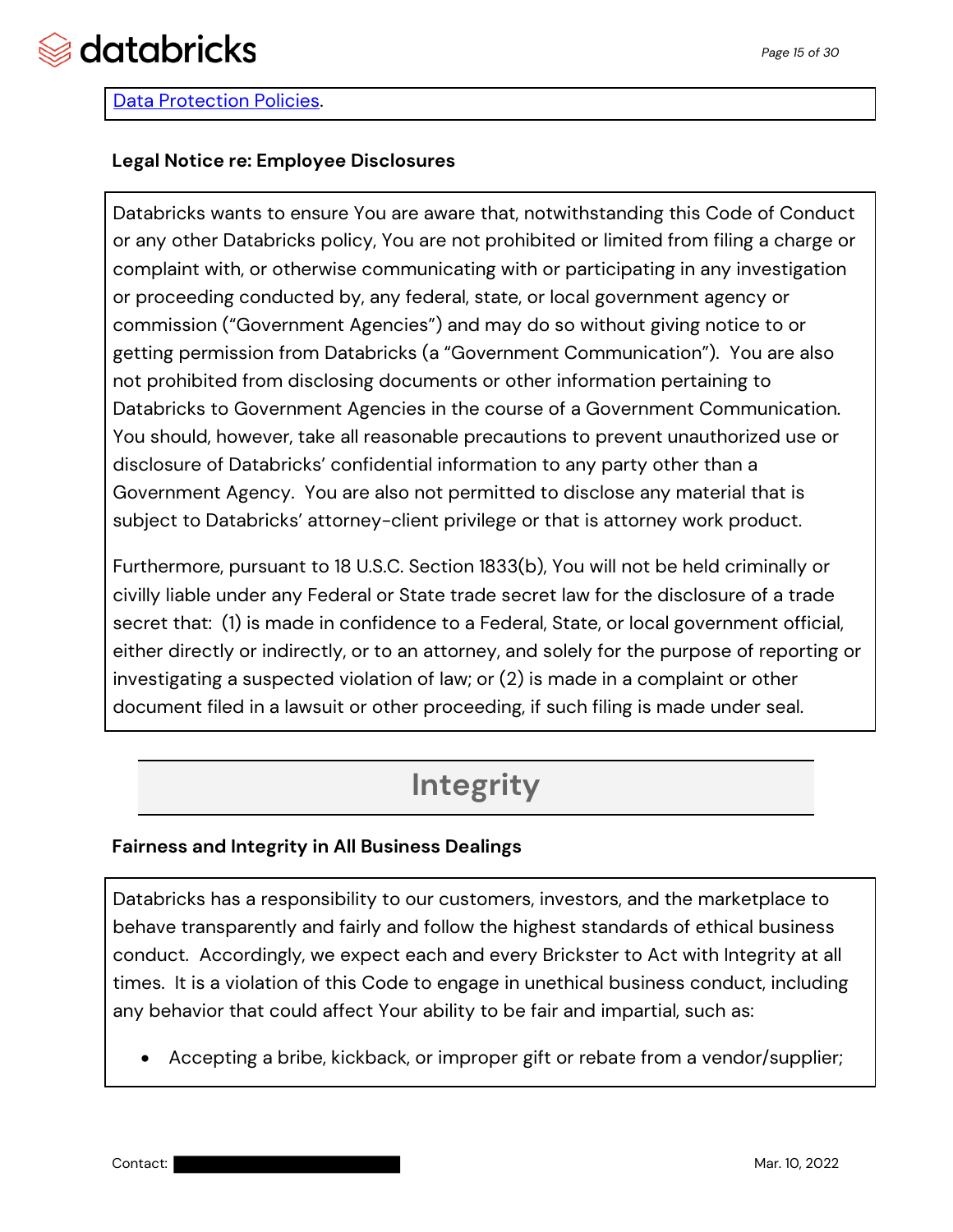- Having a significant, undisclosed conflict of interest/outside activity that could harm Databricks (see Conflicts of Interest and Outside Activities below); or
- Engaging in fraud, money laundering or any illegal scheme, whether alone or in collusion with someone else.

It is also a violation of this Code to engage in any behavior that breaches the integrity of our business or the marketplace, such as:

- Paying bribes, whether to customers or anyone else who exercises discretion on business matters (see Working with Governments – Improper Payments below);
- Engaging in anti-competitive conduct, such as improper bid coordination, improper use of confidential or non-public information, price fixing, or any other conduct that violates fair competition laws;
- Working with any third parties that we are prohibited from doing business with under relevant sanctions or export control regimes, or where the relationship itself could otherwise expose us to other serious legal risks;
- Falsifying or altering any company books or business records so as not to fairly or accurately record the terms of a transaction or otherwise hide the truth in any way; or
- Evading or subverting any required Databricks or third-party business processes or controls.

### **Conflicts of Interest**

As a Databricks employee, You are expected to avoid any activity that conflicts – or appears to conflict – with the interests of Databricks.

A conflict of interest is a situation where Your private or outside economic interest could interfere with Your duties or responsibilities to Databricks or raise a reasonable question about Your ability to be fair. Significantly, the appearance of a conflict may be as damaging to Your own reputation and to Databricks as an actual conflict.

Below are some examples of situations to avoid (note: not an exhaustive list):

• Doing outside paid or voluntary work that competes with our present or potential business, uses any Databricks equipment, supplies, or facilities without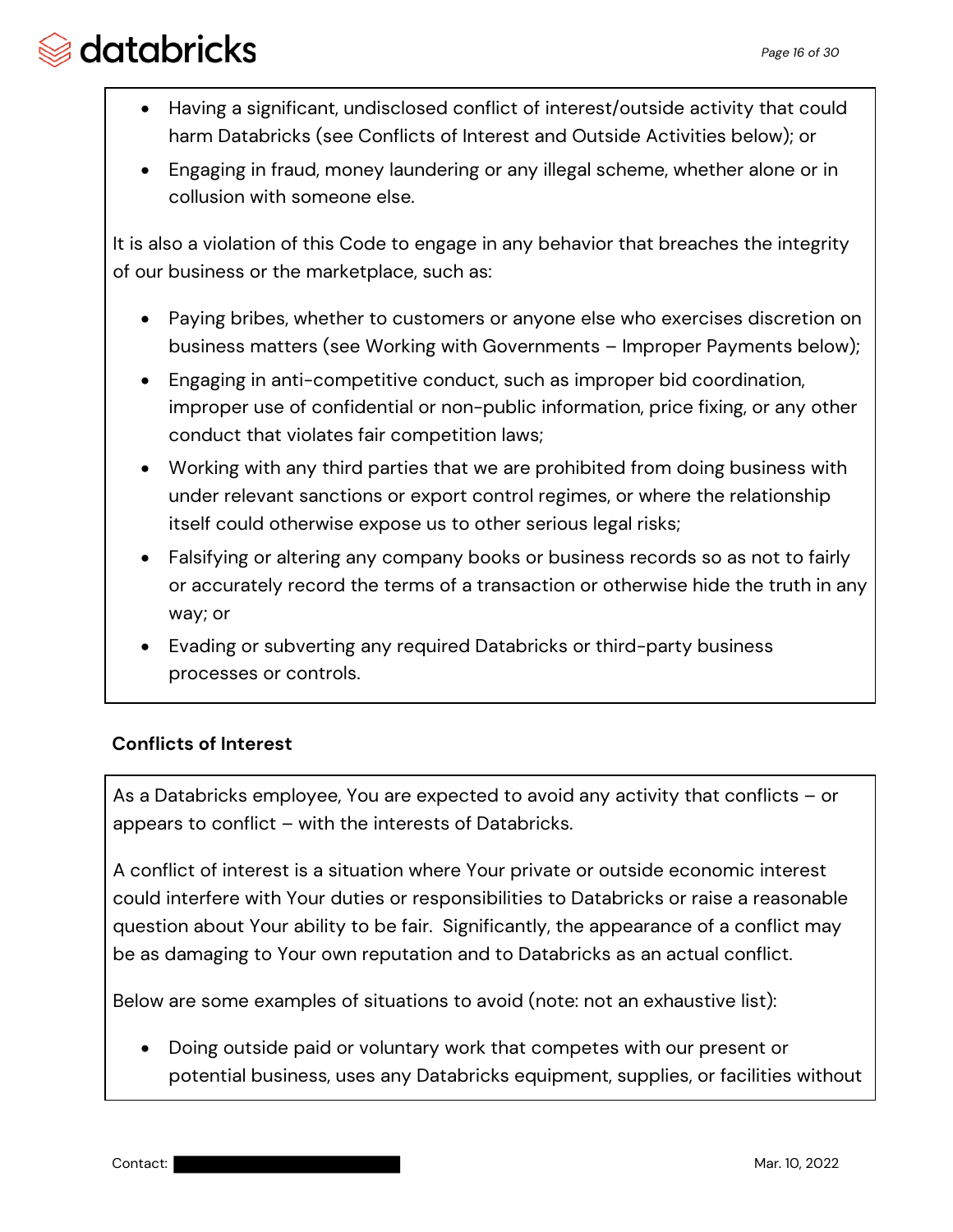proper authorization, or uses any Databricks, customer, or vendor confidential or proprietary information;

- Taking advantage of opportunities that rightfully belong to the Company, including investing in other entities or real estate of interest to the Company or receiving a fee from a vendor for a transaction You conducted for the Company;
- Failing to protect the Company's confidential and proprietary information;
- Accepting, soliciting or, offering substantial business gifts that might influence or appear to influence the recipient's judgment, including gifts of services, entertainment, travel, directed shares, or money in any amount (see Gifts and Entertainment below for more information);
- Approving or influencing any personnel action involving a relative, friend or person with whom You share economic, financial, or other personal interests;
- Relatedly, having an undisclosed romantic relationship with another Databricks employee, or a partner, customer, or competitor of the Company
- Investing in or holding an outside directorship in a supplier, partner, customer, or competitor of the Company, if Your investment or directorship might influence a decision made on behalf of or relating to Databricks;
- Being influenced, or influencing others, to hire a partner or supplier only because of a pre-existing or outside relationship and not because they are the best option for Databricks;
- Engaging in any conduct that interferes with Your duties to the Company or the Company's legitimate business interests; or
- Reaching any agreement with a customer or partner outside of a formally approved Databricks transaction.

Sometimes a conflict of interest depends on Your job level, Your responsibilities, or Your outside relationships. If You find yourself in a situation that presents a possible conflict of interest, or the appearance of a possible conflict of interest, You must disclose the possible conflict to our Legal Compliance & Ethics team using our Conflicts & Outside Activities Disclosure Form, also available on go/ethics.

## **Outside Activities**

As noted above, working outside of Databricks or serving as a director of another company can present opportunities for perceived or actual conflicts of interest. An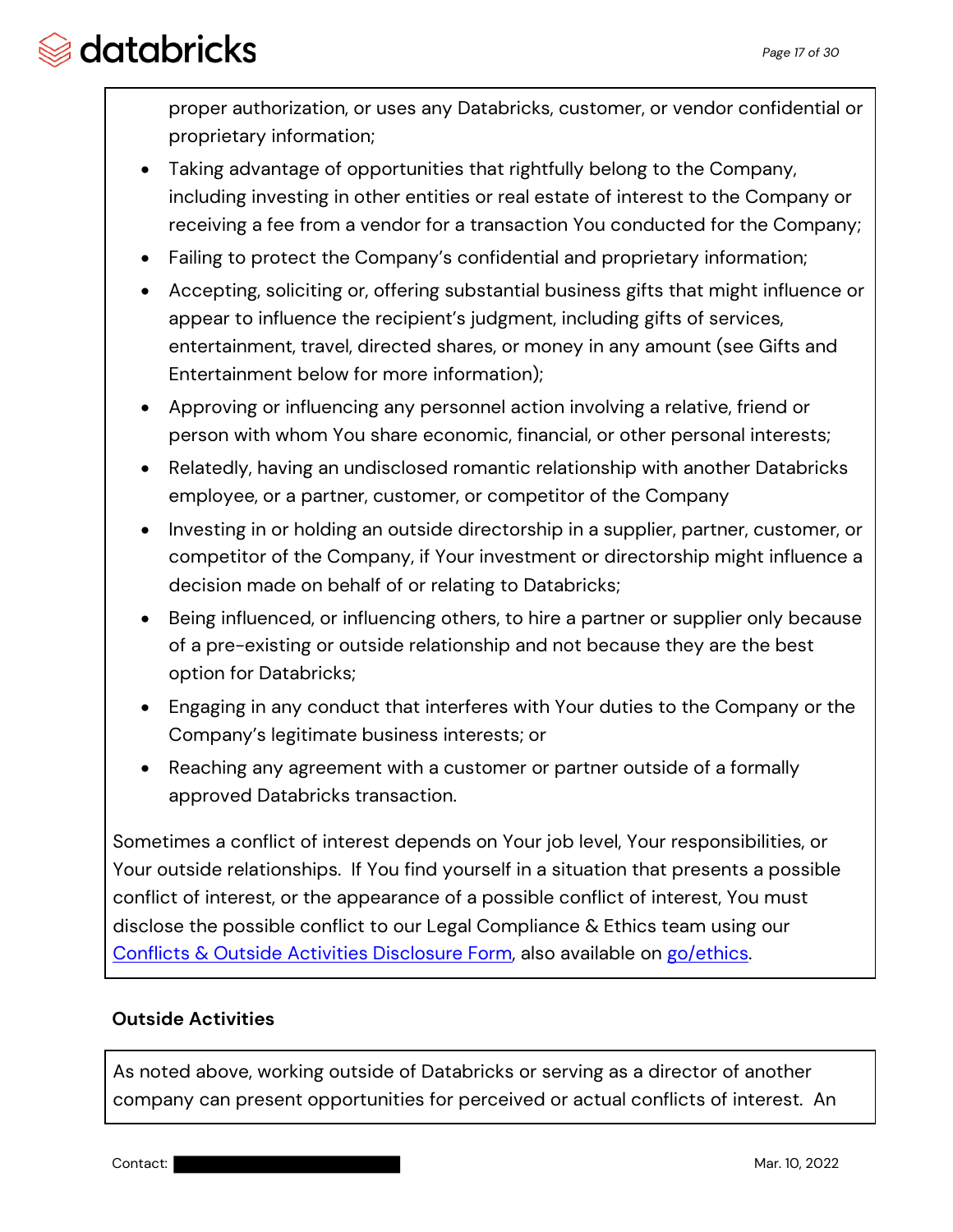actual or perceived conflict may arise with an outside activity regardless of what You are called (an "employee," "consultant," "contractor," "owner," "investor," "board member," "advisor," or "volunteer") and regardless of whether You are compensated. For the purposes of this policy, self-employment is also considered an outside activity.

All outside activities should be disclosed to our Legal Compliance & Ethics Team using our Conflicts & Outside Activities Disclosure Form, also available on go/ethics. You must also notify Your manager, Department Head, and the Chief People Officer, and obtain written approval from Legal before accepting or continuing any outside employment (whether or not You are compensated for the work).

Employees are expressly prohibited from using Company facilities, Company property, or Company equipment for personal use or for outside employment. Outside activities that adversely affect the Company's legitimate business interests or Your ability to perform Your job may subject an employee to discipline, up to and including possible termination of employment, as permitted under applicable law.

### **Personal Investments**

As noted above, Databricks employees should avoid personal or family financial interests in outside companies that are Databricks' competitors, customers, vendors, suppliers, or business partners, as these interests can easily create, or appear to create, a conflict of interest. Relevant financial interests include, for example, investment, ownership, or creditor interests, which could improperly influence employees' judgment, cause the appearance of divided loyalty, or result in personal benefit because of their role at Databricks.

Employees may generally invest in the shares of public companies without creating a conflict of interest, as long as they own less than one percent of the shares outstanding. However, employees must notify and seek approval from Legal if employees or members of their family or household make or hold a significant investment in or serve as a director of any private business that competes with, does business with, or seeks to do business with Databricks. To seek approval, disclose the possible investment using our Conflicts & Outside Activities Disclosure Form, also available on go/ethics.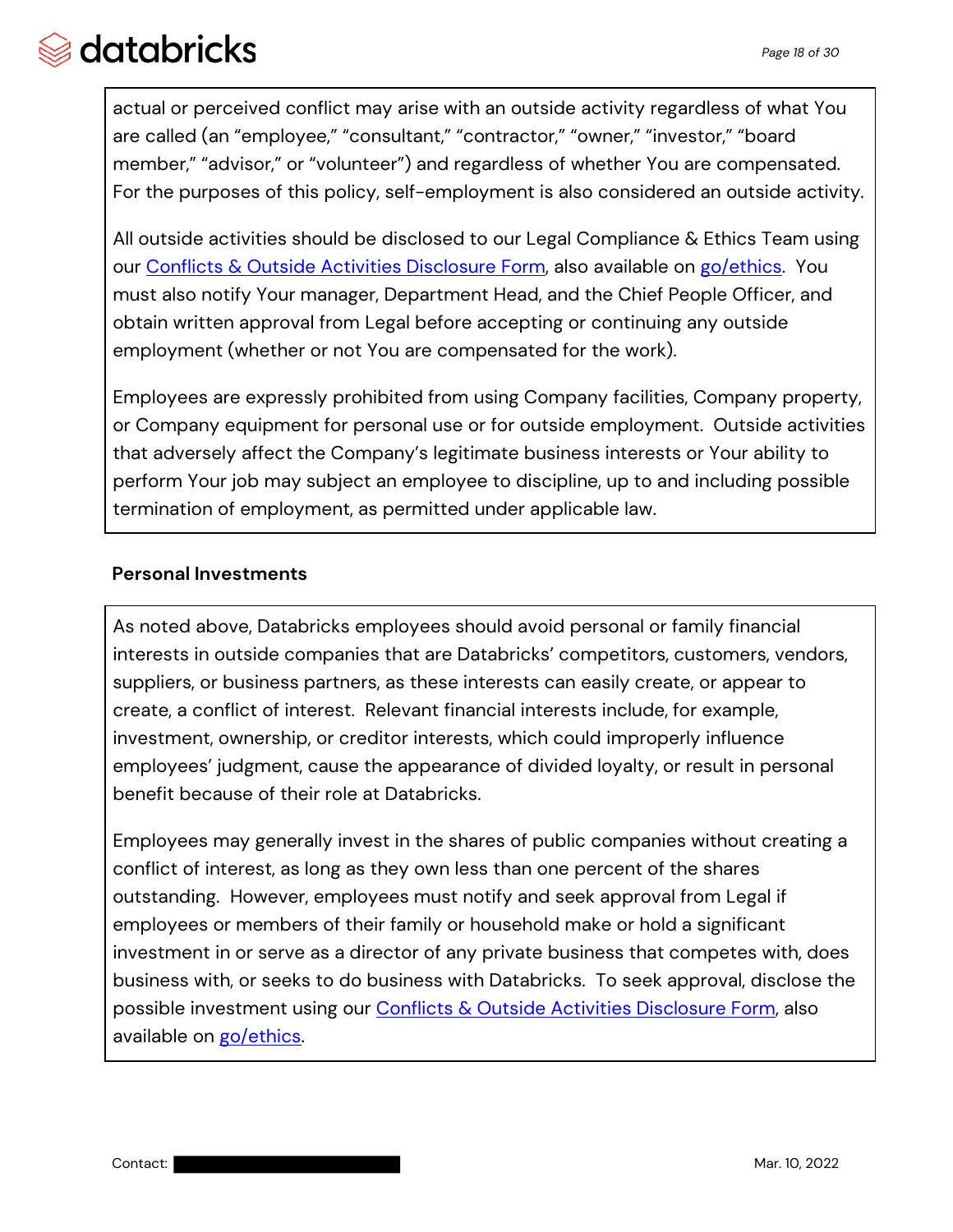

#### **Fair Competition**

Databricks is committed to outperforming any of our competition fairly and legally. We Play by the Rules, including laws governing antitrust and fair competition, and avoid behaviors that could cause risk of violations, including:

- Unlawfully discussing prices, costs, customers, sales, or markets with competitors or their employees;
- Making any unlawful price-setting agreement or agreements with competitors formal or informal – to fix other terms of sale, coordinate bidding activities, or allocate customers or territories;
- Improperly using or disclosing to the Company any proprietary information or trade secrets of any former or concurrent employer or other person or entity;
- Improperly using or authorizing the use of any inventions that are the subject of patent claims of any other person or entity;
- Making untruthful or unfair statements about competitors' products or services; or
- Any other conduct that could be seen as discouraging competition or as an unfair market practice.

You should never talk about any matters relating to our competitive position – including Databricks or competitor information or practices – with our competitors, even in informal settings like conferences. Limited benchmarking discussions can be appropriate with guidance from Legal. If You anticipate these discussions, contact as far in advance as possible.

Finally, any business – or personal – social media or other external communications that may reference competitor products or services must always comply with our External Communications & Social Media Policy.

#### **Global Trade Compliance, Export, and Sanctions**

Databricks complies with applicable global trade laws, including import and export laws, sanctions, and anti-boycott rules and regulations. Global trade laws control both where Databricks may send or receive its products and services and to whom Databricks may sell its products and services. These laws are complex and apply to: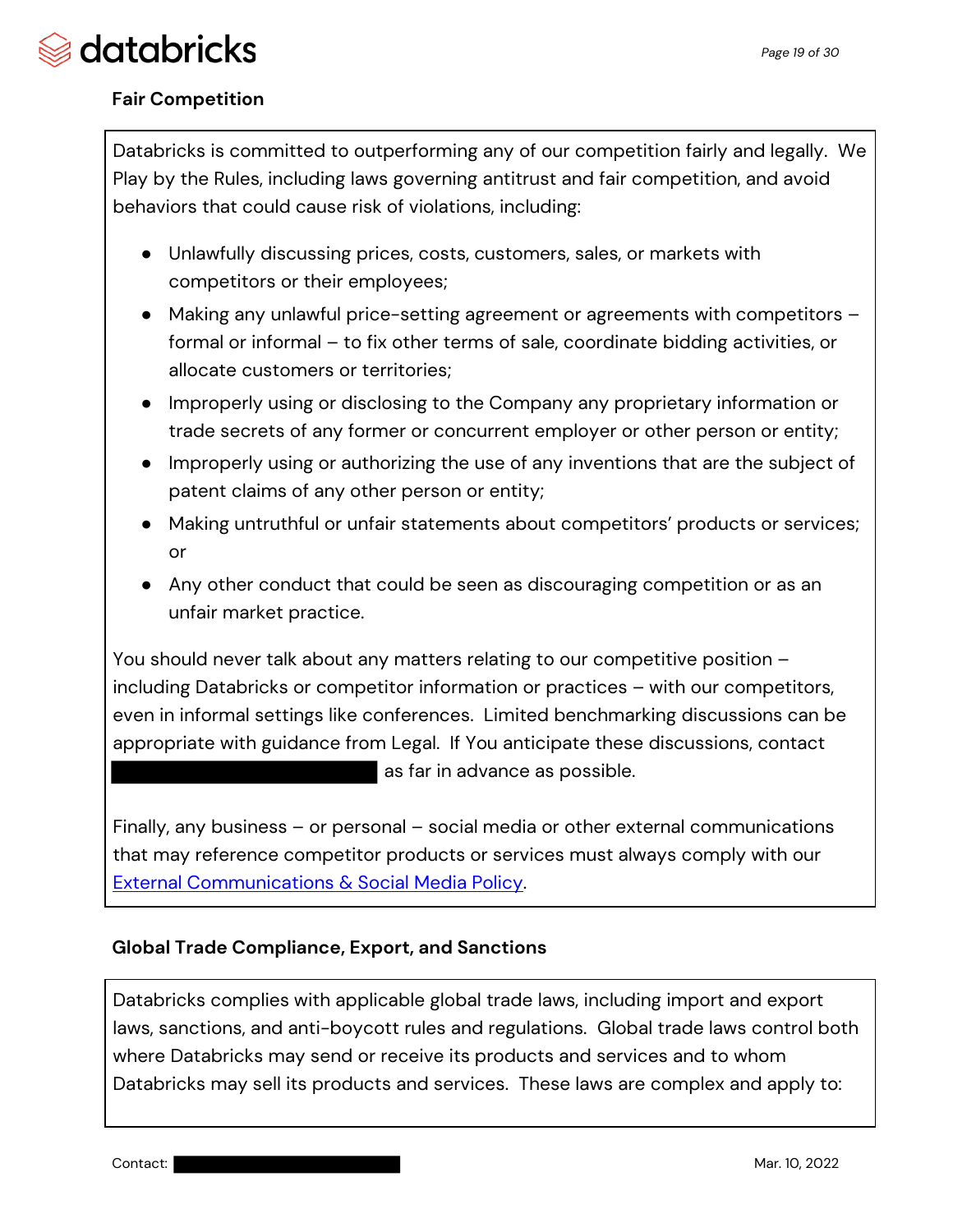- Imports into and exports from the U.S.;
- Imports into and exports from other countries where those products contain technology or components with origins in the U.S.;
- Exports of services to non-U.S. persons; and
- Exports of technical data, in particular if that technical data originates in the U.S.

The following examples may constitute an export or an import:

- Exposing or allowing access by non-U.S. nationals to U.S. technical data, regardless of where the exposure occurs;
- Permitting software to be downloaded or used in a different country; and
- Transporting technical data or software on a device (such as a laptop or phone) in luggage while traveling to another country.

Databricks is prohibited from procuring goods or services from and selling goods or services to any individuals or entities subject to a trade embargo. Currently, embargoes apply to individuals and entities in or controlled by Cuba, Iran, North Korea, Syria and the Crimea region of Ukraine. Our business transactions may also be subject to other government-imposed sanctions or boycotts that could restrict our ability to do business with certain entities and individuals or which may require other legal protections to ensure our product is not used by bad actors for the wrong purposes.

Contact LC&E ( ) immediately if You learn of any situation that could appear to involve embargoed or sanctioned territories, entities, or individuals, or where our product may be being used for an improper purpose.

#### **Gifts and Entertainment**

Company resources are to be spent responsibly. Although gifts, meals, travel, and entertainment may be legitimate business expenses, they should never be used to improperly influence a third party, whether a customer, a supplier, a government official, or anyone else. The reverse is also true: You should never be influenced by a gift or any other value and should always refuse any gifts that are inappropriate or against our policies – unless it would be offensive in the moment (e.g., for cultural reasons) to do so. In these cases, contact LC&E for guidance what to do with the gift.

Giving or receiving gifts, meals, travel, and entertainment that are extravagant or lack a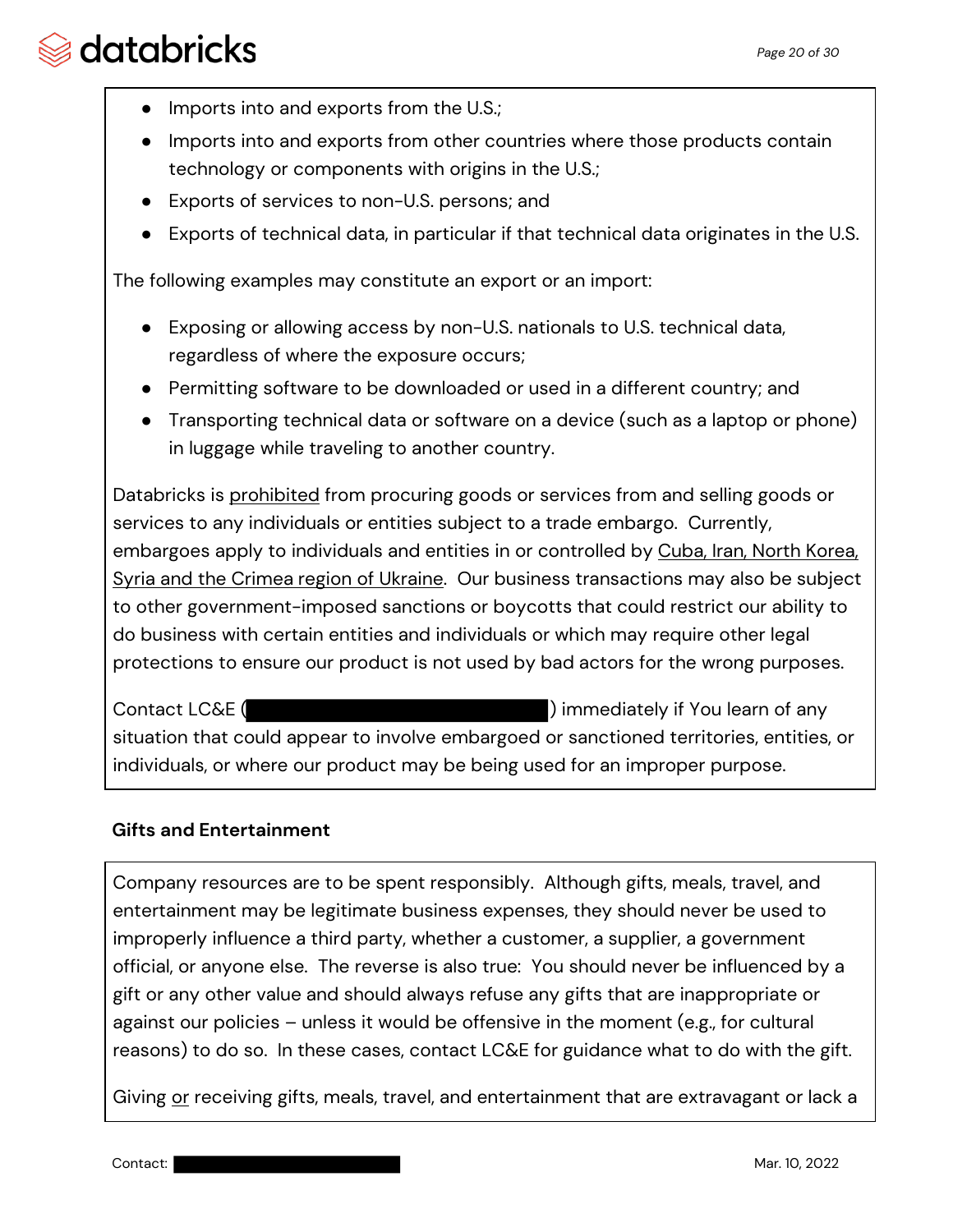legitimate business purpose can expose the company to legal or reputational risk, as they may be considered bribes or create an appearance of impropriety.

### *Gifts and Entertainment Guidelines*

A business gift (including paying for a meal or travel) or entertainment is generally acceptable only if **all** the following are true:

- The counterparty is not a vendor/supplier (i.e., You should generally avoid giftgiving or receiving with vendors/suppliers, unless it is a nominal gift like lowvalue company-branded swag or a deal-gift, or a drink/cup of coffee incidental to a business meeting);
- It is not a cash gift (or cash equivalent like a prepaid debit card);
- It is not extravagant or excessive in value (and generally under \$75, unless even that amount would appear excessive in Your location);
- It is not provided frequently;
- It is not one of multiple small gifts that, in conjunction with others, can be construed as a larger, expensive gift;
- It is consistent with customary business practices;
- It complies with applicable laws and regulations (including U.S. Foreign Corrupt Practices Act and the UK Bribery Act – see Working with Government Officials below) and our Global Anti-Bribery & Anti-Corruption Policy;
- It will not place the recipient under any obligation to the gift-giver;
- It is not being provided during or close in time to a bid, contract negotiation, or renewal, license or permit application, or other pending business matter;
- It cannot be construed as a bribe, kickback, or payoff; and
- If You are giving or paying for a gift, the gift also complies with Databricks' Global Expense Policy.

Here are a few examples of gifts that are normally acceptable:

- Company swag (promotional items with Databricks' brand or logo);
- Meals and entertainment of reasonable value during which business (which may include appropriate, professional client development) is being conducted;
- Prizes randomly received at industry conferences or in raffles or contests;
- Small gifts of minimal value that are customary on certain holidays or for certain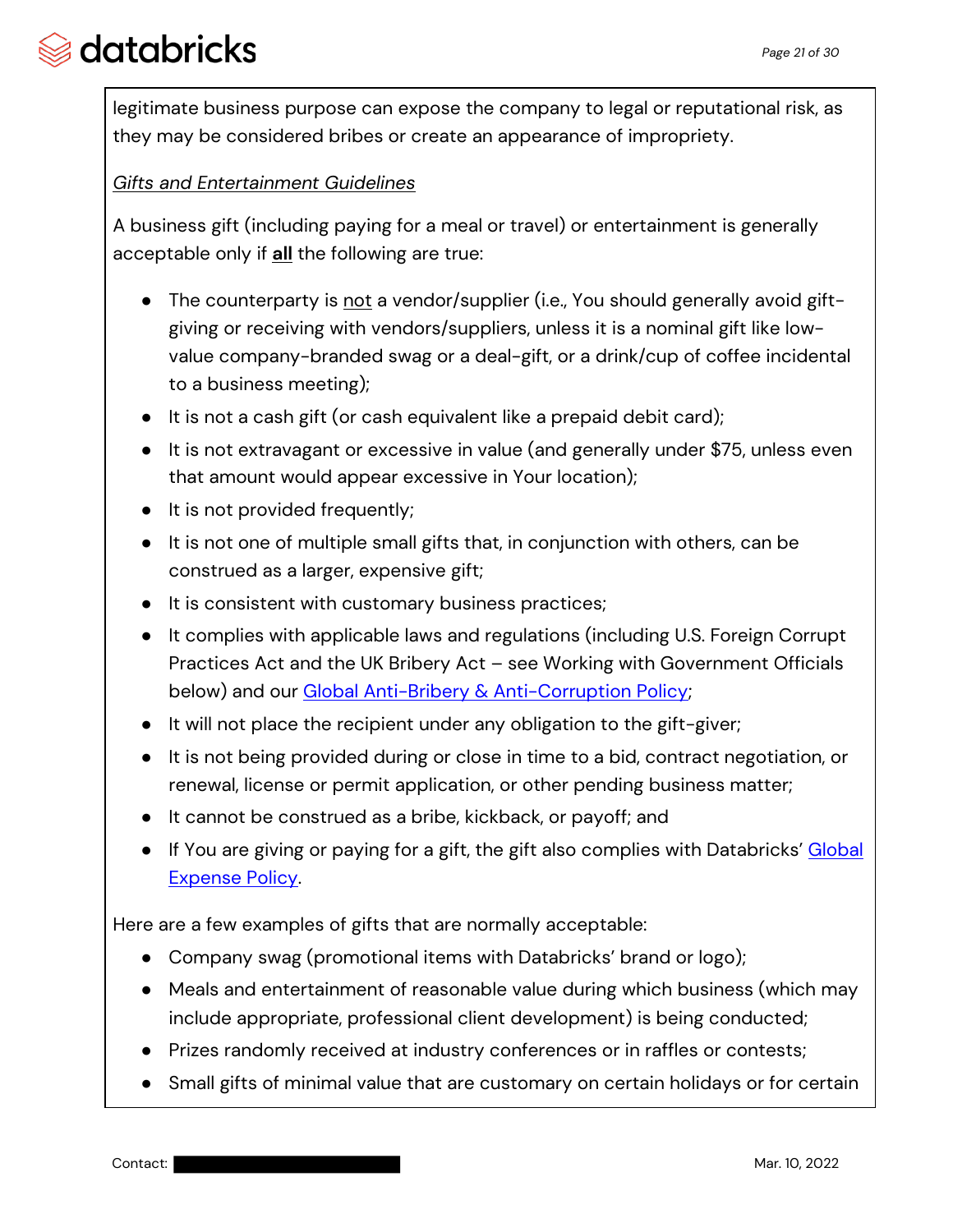occasions such as weddings or births.

If You have questions or concerns about whether gifts and entertainment are appropriate, always reach out to LC&E (  $\blacksquare$  ). You must also notify LC&E if You receive or would like to receive a gift that is excessive or unusual or does not comply with the above guidelines, which should only be done on an exceptional basis.

Important: Violating these rules when giving gifts to government officials can expose us to significant legal risk. Accordingly, all gifts and other things of value to be provided to the government must be reviewed ahead of time (i.e., before giving them) with LC&E using our Value to Government Officials Disclosure Form, also available on go/ethics. Review the Working with Governments – Improper Payments to Government Officials section below and, for more information, consult our Global Anti-Bribery & Anti-Corruption Policy and the FAQs section of go/ethics.

### **Internal Controls / Books and Records**

To operate a successful business and mitigate important risks, Databricks has built internal business processes and controls. These are important and intentionally designed to comply with relevant laws or obligations, and You must follow them. Depending on the situation, failing to play by our rules can be a serious violation of this Code or worse, might be illegal. For clarity, intentionally evading or undermining, or failing to cooperate in a company process, including an audit or investigation (or another important process, like a customer's business processes for suppliers) is always a violation of this Code that could result in discipline.

Databricks also maintains company books and records that fairly and accurately represent our business activities and transactions. You must do so as well. Failing to keep accurate records can also allow misconduct that harms our company to go undetected, so please be vigilant. This applies to everything from financial books, statements, and accounts to more routine business records and communications like our customer files and business communications, including emails and instant messages (e.g., Slack). Therefore:

1. Never intentionally alter or falsify a company record, or record a payment as being for a purpose other than its true purpose (e.g., recording an improper payment as a consulting fee or marketing expenses);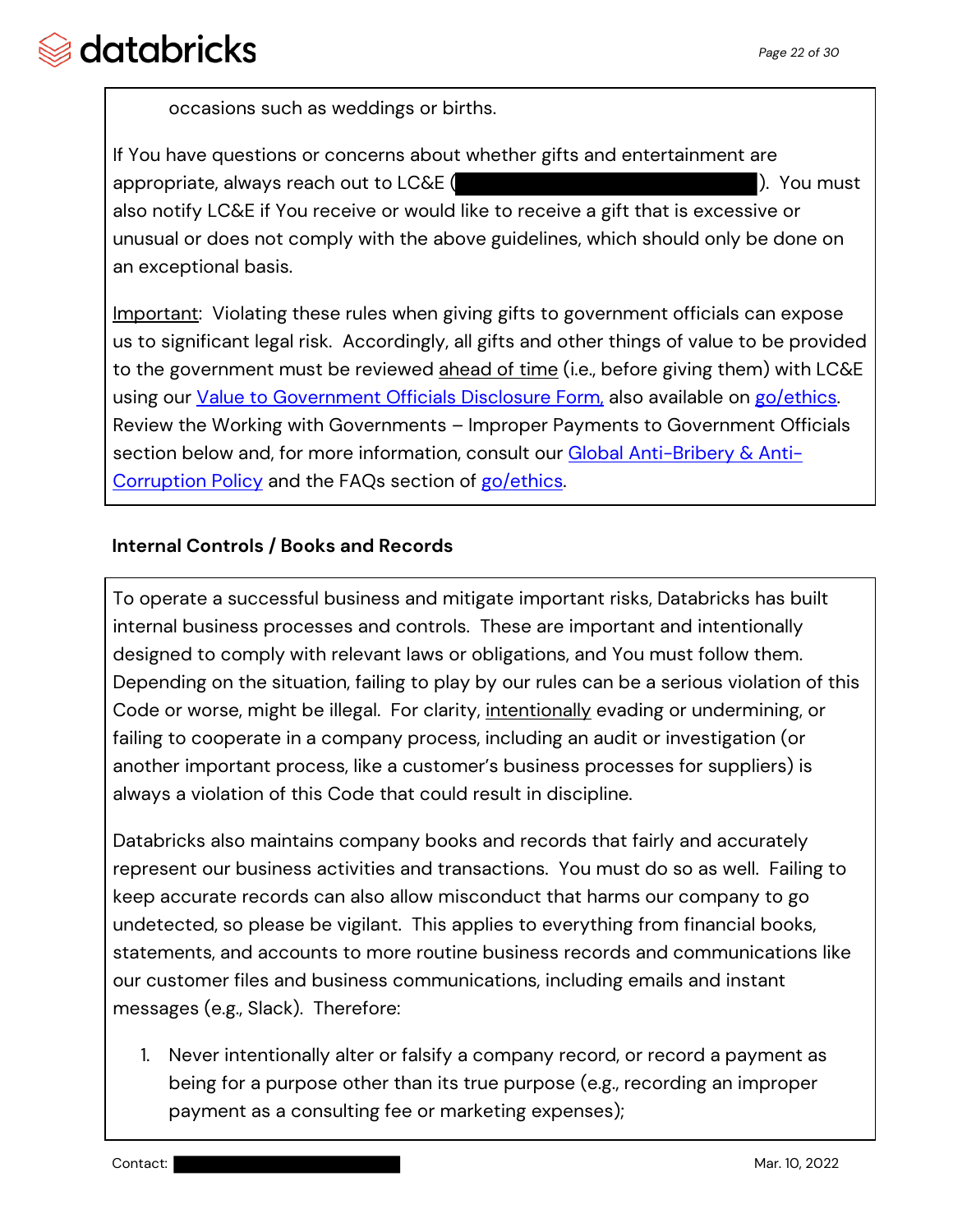- 2. Transactions should never be made without proper authorizations and should be recorded transparently to allow for the preparation of accurate financial statements;
- 3. Never establish any undisclosed, unrecorded or "off-the-books" account or "slush fund," including an account held by a third party for our benefit;
- 4. Always comply with any record-keeping requirements set by Your team and Databricks; and
- 5. Never write any business-related messages in any form (emails, Slack, etc.) that mischaracterize or conceal the truth of the matters they discuss.

# **Working with Governments**

### **Working with Governments and the Public Sector**

Special rules apply to our business and other dealings with governments or public sector organizations of any kind – U.S. (federal, state, or local) or foreign, including government-owned or run entities like universities and hospitals, telecommunications services, and even some financial institutions. It doesn't matter where You are located or which Databricks entity You work for: You are responsible for understanding and complying with this section and all applicable requirements in the U.S. or any other country. A violation of this policy or of applicable laws can lead not only to serious financial and reputational harm but also to Databricks being prohibited from doing business with governments.

### **Who Is a Government Official?**

A government official is any elected official, royal family member, or any person who works for or is an agent of a government (at the national, multi-national, state or local level), a government-owned, or a government- or state-controlled entity. Remember: this might include employees or agents of state-run universities and hospitals, telecommunications services, and even some financial institutions. Government officials can also include employees of public international organizations like the United Nations or World Bank, political party officials or candidates for office. If You have any questions whether You are interacting with government official, reach out to LC&E, and consult our Global Anti-Bribery & Anti-Corruption Policy for more information.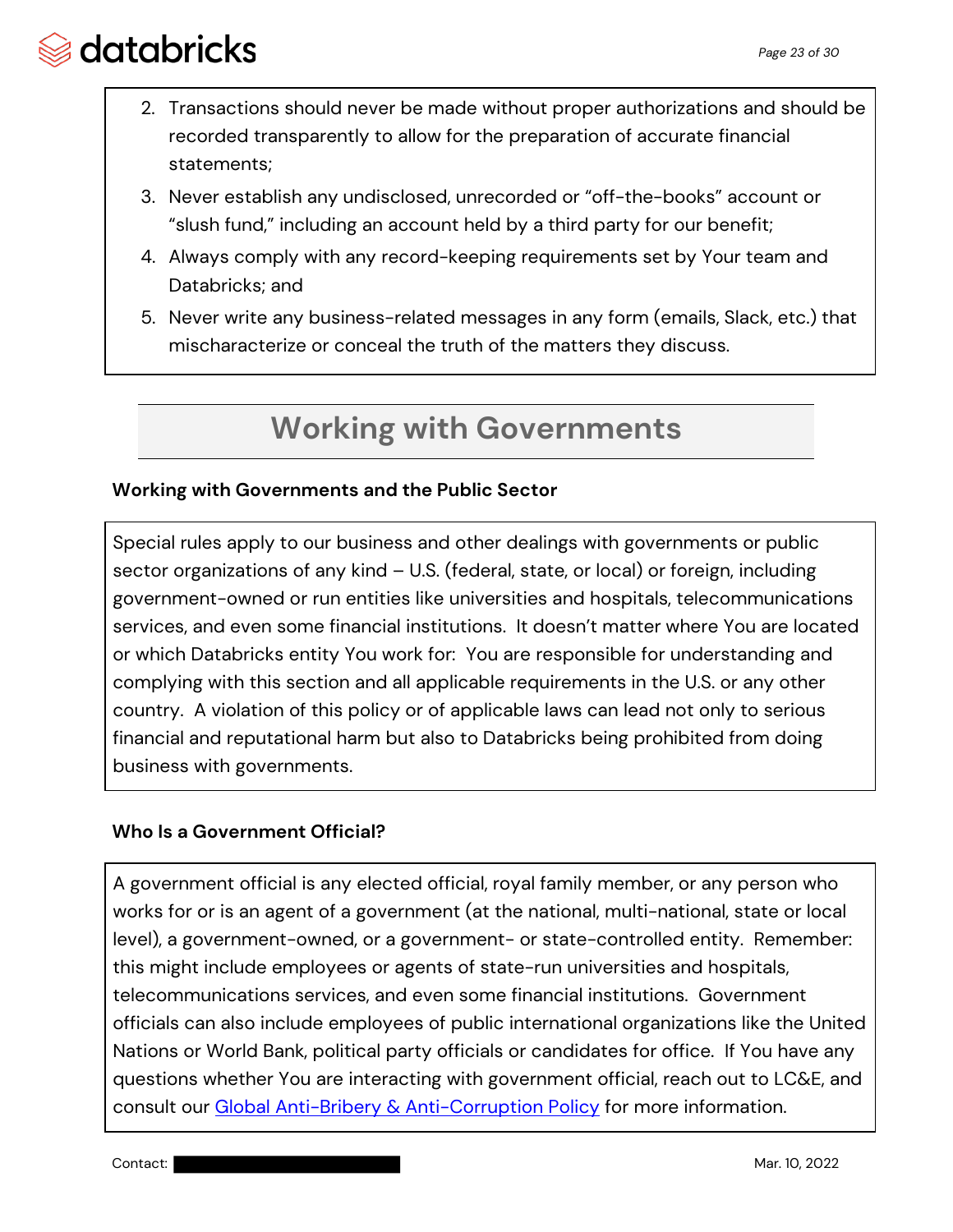

#### **What Is in the Public Sector?**

The Public Sector includes any party (including a customer) who is under public or quasi-public (not private) control, whether actual or effective control, and includes government and quasi-government parties such as government owned or run medical or academic institutions, law enforcement, and certain utility companies. For additional information, consult the FAQs section of our go/ethics site.

#### **Gifts, Expenditures and Gratuities to Government Officials: Anti-Bribery Policy**

Many countries have strict laws prohibiting bribing, giving, offering, or promising anything of value to government officials where the goal is to improperly influence them to gain a business advantage. These laws include the U.S. Foreign Corrupt Practices Act ("FCPA") and the UK Bribery Act, as well as similar laws in other countries.

These laws not only ban bribery, improper payments, gifts, and gratuities, but also prohibit giving – or even offering or promising – any value including, for example, meals and entertainment, political or charitable contributions or donations, equipment, job offers (including jobs for friends or family of a government official), inside information, volunteer time, or improper discounts or rebates. In addition, these laws apply whether the gifts, expenditures and gratuities are given by Databricks employees or through third parties, such as lobbyists, agents, consultants, suppliers, or service providers, or through political action committees (PACs) or similar methods.

Certain laws may also limit the amount or frequency with which individual government officials or entities can accept gifts or hospitality. To this end, LC&E may have visibility into prior gifts, expenditures, or gratuities given to government officials, including within the same government entities, of which You are unaware. Seek review from LC&E using our Value to Government Officials Disclosure Form, also available on go/ethics, before giving anything of value (including the items mentioned above) to any government officials to be sure You understand the rules of engagement and to let Databricks have a chance to mitigate any risks.

For more information, consult the Conflicts of Interest and Gifts and Entertainment sections above, and Databricks' Global Anti-Bribery & Anti-Corruption Policy.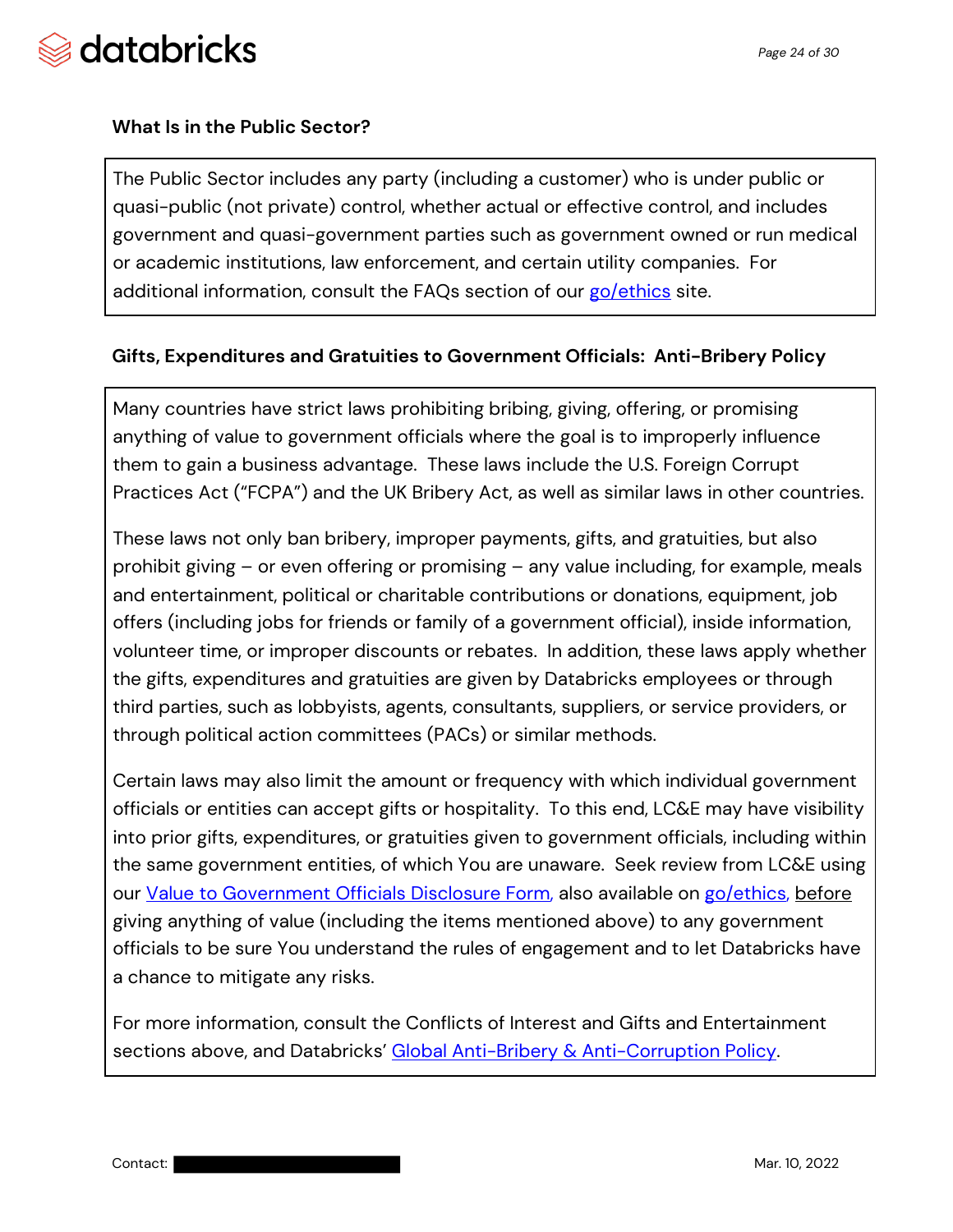

### **Organizational Conflicts of Interest**

Many countries have strict laws prohibiting company or organization-specific conflicts of interest known as Organizational Conflicts of Interests (OCIs). In the U.S., the Federal Acquisition Regulations (FAR) define OCIs as situations where, because of other activities or relationships with other persons, a person is unable or potentially unable to render impartial assistance or advice to the government, or the person's objectivity in performing the contract work is or might be otherwise impaired, or a person has an unfair competitive advantage.

As relevant for Databricks, OCIs occur when a government contractor's work on a government contract appears to compromise its ability to work on or compete fairly on another government contract. Examples of OCIs include when information received during work for a government entity provides a competitive advantage for a new government contract, or when a prior government contract involves setting ground rules for a new contract or evaluating a competitor. Non-disclosure of an OCI can lead to serious consequences to Databricks, so please be sure to contact the Public Sector Legal team ( ) if You know or suspect an OCI may exist.

#### **Hiring Government Personnel**

Special laws apply to hiring current and former government personnel, and there are notification requirements associated with Databricks' performance of work for a government entity that might lead to a conflict of interest. There are limits on who Databricks may recruit or hire based on the prospective employee's current or prior roles working for government institutions. For example, Databricks may not be able to hire someone whose prior responsibilities included assessing or making purchases of Databricks' offerings on behalf of a government entity because it could appear that an offer for employment was in exchange for favorable behavior while working as a government employee. Government employees may also be required to obtain specific approval from the government or an ethics opinion prior to working at Databricks. Contact the Public Sector Legal team ( ) or People before offering employment to a current or former government employee.

#### **Sales to Government or Public Sector Customers**

When a government or public sector organization is our ultimate customer, we are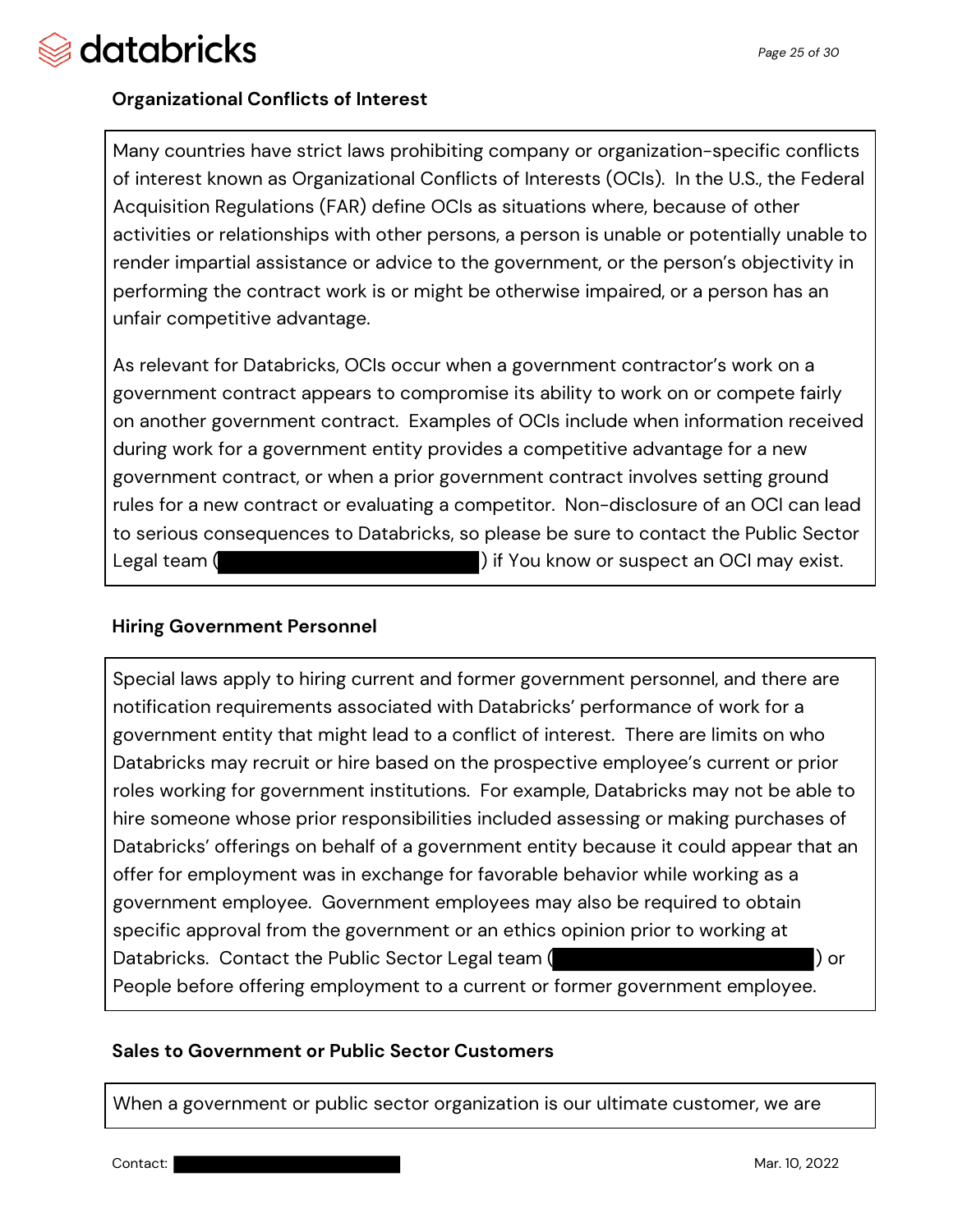often subject to stricter requirements compared to when we work with private sector customers. If Your work involves interacting with or selling to a government or public sector entity, You are responsible for knowing and complying with all applicable requirements. These requirements can be complex, and a violation can lead not only to serious financial and reputational harm but also to Databricks being prohibited from doing business with the governmental entity. You must avoid improperly soliciting or obtaining confidential information, such as sealed competitors' bids, from government officials prior to the award of a contract. Contact Legal (

) with any questions about working with Public Sector customers.

### **Government Inquiries**

Immediately refer all government-directed subpoenas, requests for documents, interviews, or other information, and any other government inquiries to Legal ( ). These requests may come from law enforcement, regulatory agencies, inspectors general, or similar entities or officials. If You are unsure whether the request is from a government entity, please contact Legal for guidance. Legal will work with You to ensure all responses are appropriate and avoid disclosure of trade secrets, confidential information, or privileged information or materials.

### **Lobbying, Political Contributions and Volunteering**

From time to time and when determined to be in the best interest of the company, Databricks may engage in discussions with various levels of governments to express opinions and perspectives regarding public policy issues of interest to the Company. Various laws govern these discussions, whether performed by certified lobbyists, trade associations, or otherwise. Employees must comply with these laws and notify their manager and Legal ( ) ahead of engaging in discussions, including if You want to investigate or use lobbying activities or lobbyists on behalf of the Company. Note that LC&E may advise the conduct of specialized due diligence before using types of actors.

Additionally, from time to time and when determined to be in the best interest of the company, Databricks may contribute to PACs, organizations, or candidates for office if their causes align with Databricks' business. Various laws govern these contributions. Employees must comply with these laws and notify their manager and Legal when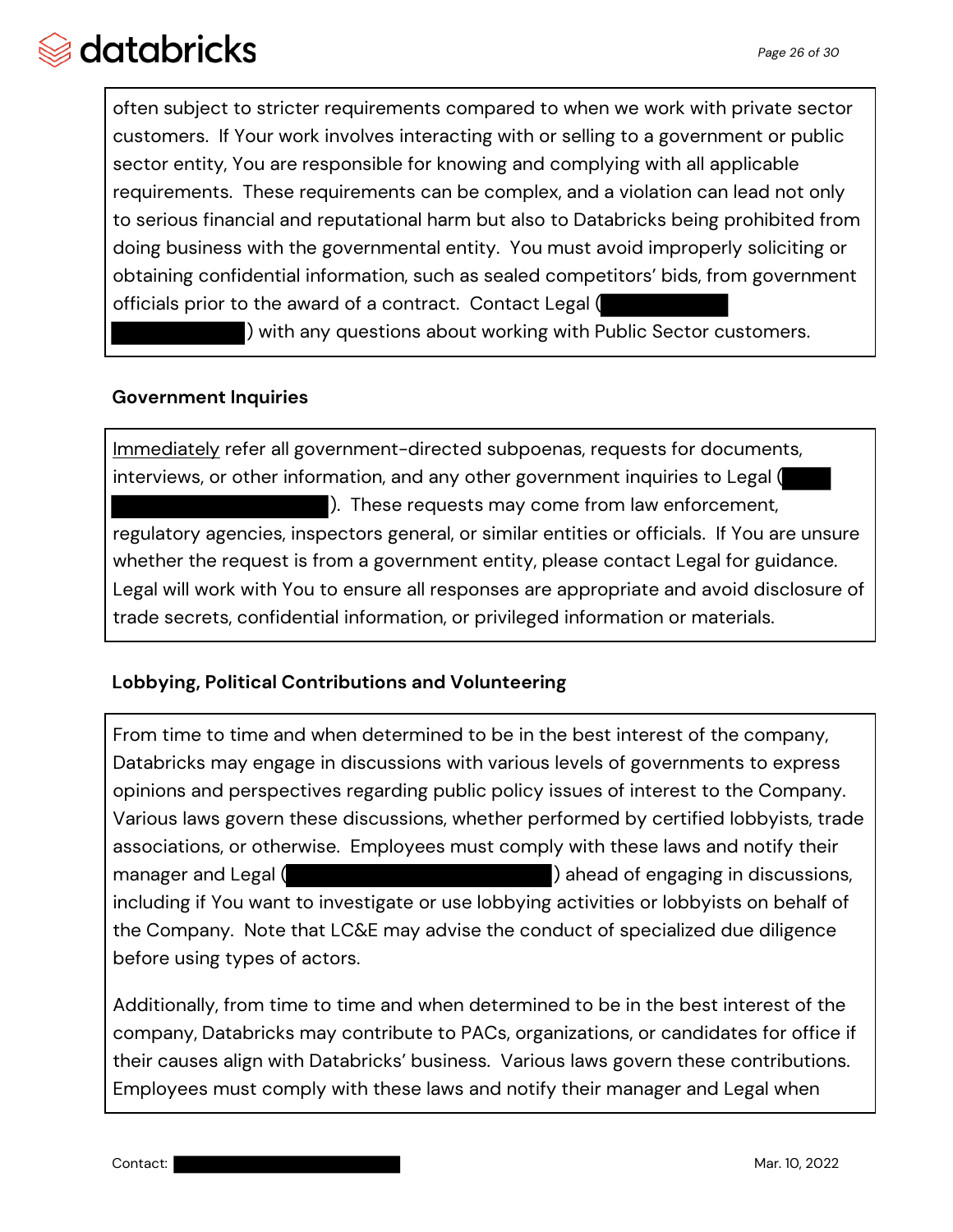engaging in discussions about possible contributions.

Databricks employees have the right to participate in the political process by making personal contributions from personal funds, subject to applicable legal limits and requirements. Databricks will not reimburse You for any contributions. Please contact Legal with any questions regarding this policy.

Employees are encouraged to participate in the community and the political process; however, employees may not create the impression that their activities are supported by, or are performed on behalf of, Databricks. Employees may voluntarily participate in campaign activities but must do so on their own time, utilizing Databricks Voluntary Time Off (VTO) Program, or by taking paid time off or an unpaid leave of absence. In situations where Databricks employees wish to enter public service, they must do so clearly expressing that their actions do not represent Databricks.

Be sure to let Legal and Your manager know if You work or volunteer with a government entity to be sure that Databricks complies with the law, and to enable the company to take appropriate measures to ensure no conflicts of interest exist.Consult the Conflicts of Interest and Outside Activities sections above for more information.

## **Communications**

## **Corporate Communications Policy**

.

Databricks employees may not speak on behalf of Databricks unless they are part of Databricks' Public Relations or Investor Relations team or have been specifically authorized to make a statement by the Public Relations or Legal team.

Information about Databricks, its products, and its financial results or projections, or information about current or former Databricks employees, directors, or customers, is considered confidential and may not be shared or discussed outside of Databricks. In the event outside sources like the press, investors, or analysts reach out to You requesting such information, You must decline to comment and immediately contact

Before posting opinions or information about Databricks on the internet (including social media, user forums, blog posts, chatrooms, etc.), consider the risk that such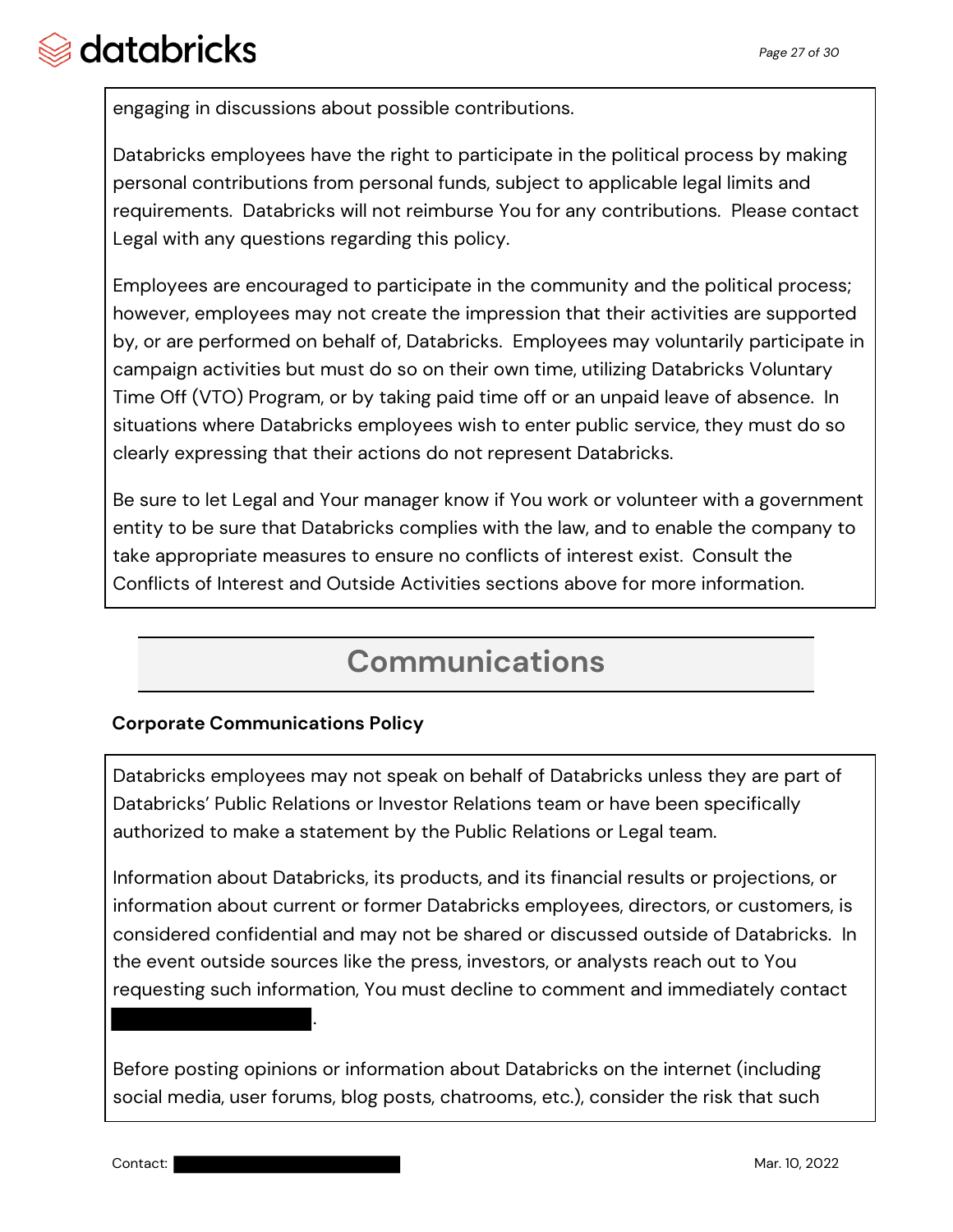statements may be unintentionally attributed to Databricks, or seen as an endorsement by Databricks. You must get approval from Your manager and the Public Relations team before accepting any public speaking engagement where You will discuss Databricks, its products, or Your role.

All employees are expected to submit certain sensitive communications and content for Legal review in accordance with our **Guidance for Legal Review of External** Communications. More generally, employees should review and consult Databricks' External Communications & Social Media Policy and Insider Trading Policy before making any external communication or disclosure relating to Databricks.

If You have any questions about this policy or want to submit a statement for review, please email Public Relations at **our contract of the set of our Corporate** Communications team at

### **Brand**

The Databricks brand is a valuable asset of our company, and we are all responsible for protecting it from unauthorized and inappropriate use. You may not give permission to any supplier or other party to use the Databricks name, logo, or other branding in its advertising, promotional materials, customer references, or the like, without approval from Marketing. Browse our Brand Portal (go/brand) for general information and assets and, to seek approvals or guidance, reach out to

## **Social Media Policy**

Social media carries the same risks as other forms of communication and expression, and Databricks employees are expected to use good judgment and follow all applicable company policies when blogging or using social media. In particular, employees must not post material that is harassing or discriminatory (see our Discrimination, Harassment & Retaliation Prevention Policy), constitutes cyber-bullying (see our Health & Safety Policy), violates our Security, Privacy and Data Protection Policies or Corporate Communications Policy (see above), or divulges Databricks or customer confidential data, intellectual property or trade secrets. Additionally, employees should not use Databricks' name or logo in any social media identifiers (e.g., handle, username, screen name, etc.)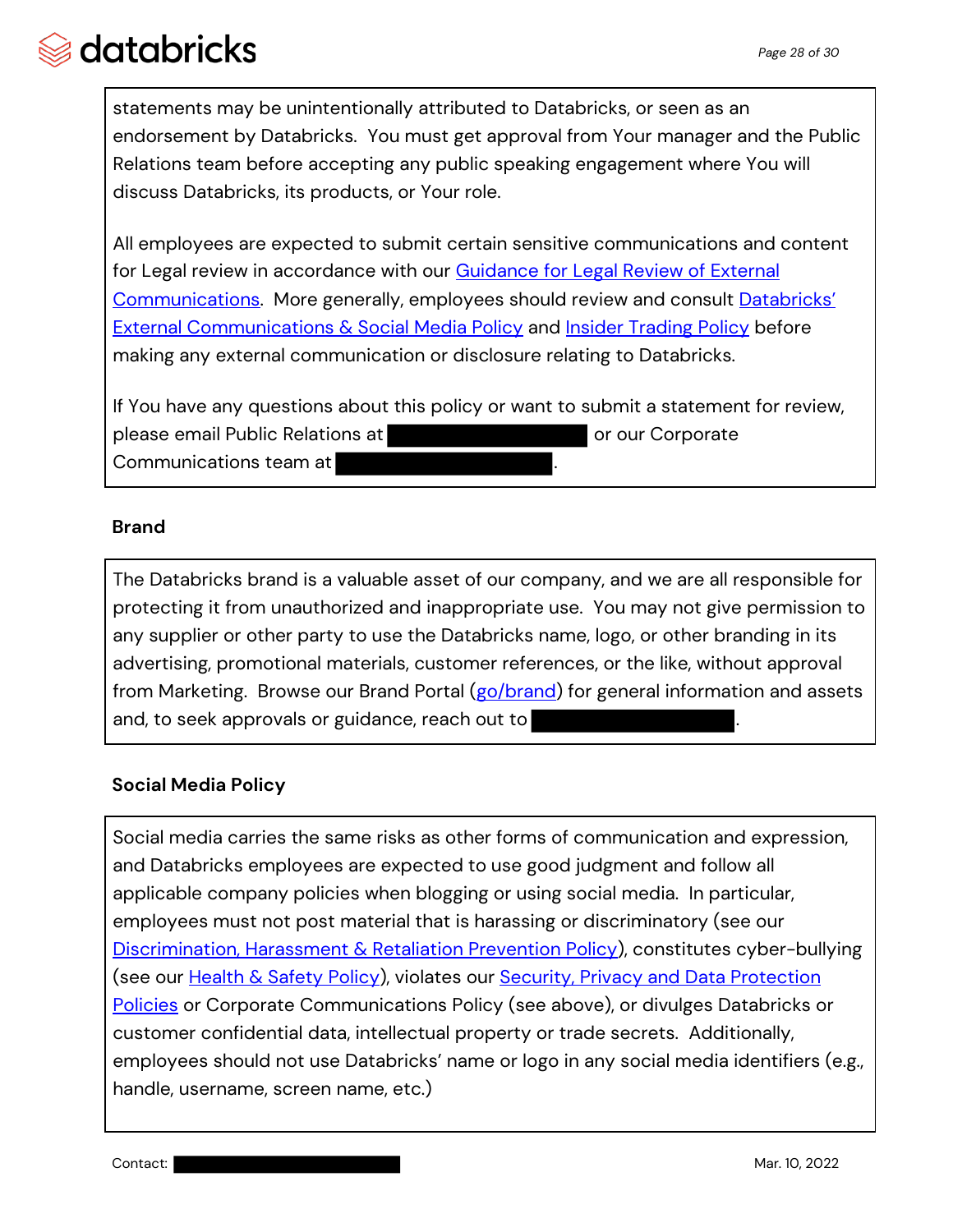

Consult our **External Communications & Social Media Policy** for more information. You may also reach out to our Corporate Communications team at with questions.

### **Truthful Advertising and Marketing**

Databricks has a legal and ethical responsibility to ensure that all of our advertising is truthful and not deceptive. Databricks employees, particularly those involved in sales or marketing activities, must ensure that we do not make false or misleading statements about Databricks' products and services, or the products and services of Databricks' competitors, and that any public statements made are substantiated with reasonable supporting data. These obligations also apply to any social media "influencers" or anyone who may endorse Databricks' products.

# **Partnerships & Contracting**

#### **Working with Third Parties**

In some circumstances, third parties can expose Databricks to serious legal, reputational, or other risks. We therefore expect the parties we work with – whether vendors or suppliers, partners, or anyone else – to behave ethically and consistent with the same high standards of conduct we expect of our employees.

Employees who hire or oversee third parties are expected to follow all rules for selection and management of these parties, as defined by the relevant Databricks teams. We also ask everyone, whether or not You manage a third party, to stay vigilant for warning signs of misconduct by third parties, whether during onboarding, in the conduct of business activities, during payment processes, or at any other time. Consult go/ethics for more information on third-party risks, including some Warning Signs in Third-Party Relationships.

#### **Suppliers**

Databricks chooses its suppliers objectively, based on the merits of their products, services, prices, and business practices